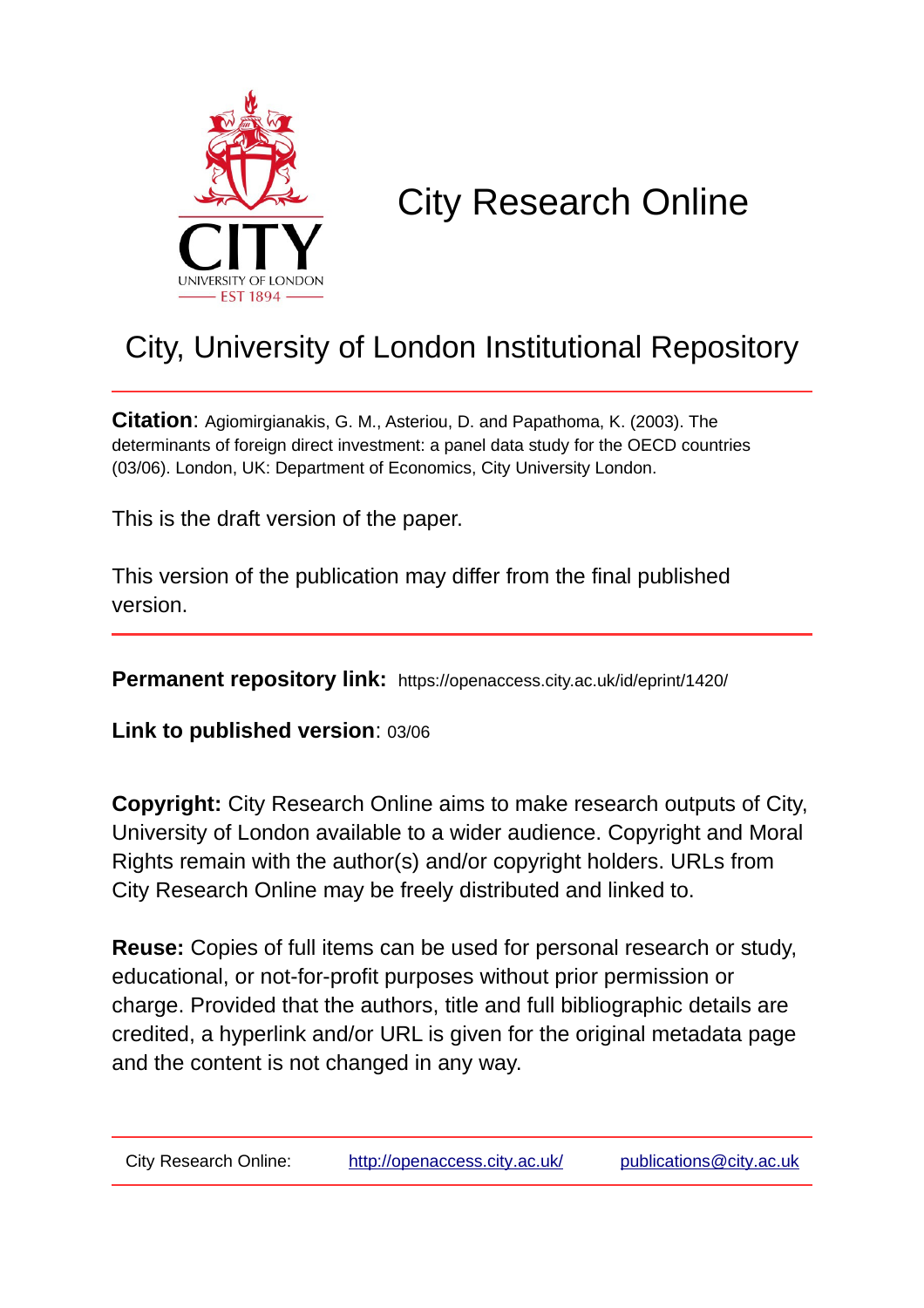

**Department of Economics School of Social Sciences** 

### **THE DETERMINANTS OF FOREIGN DIRECT INVESTMENT: A** *PANEL DATA STUDY FOR THE OECD COUNTRIES*

**By George Agiomirgianakis, Dimitrios Asteriou and K. Papathoma** 

**Department of Economics** 

**Discussion Paper Series** 

No. 03/06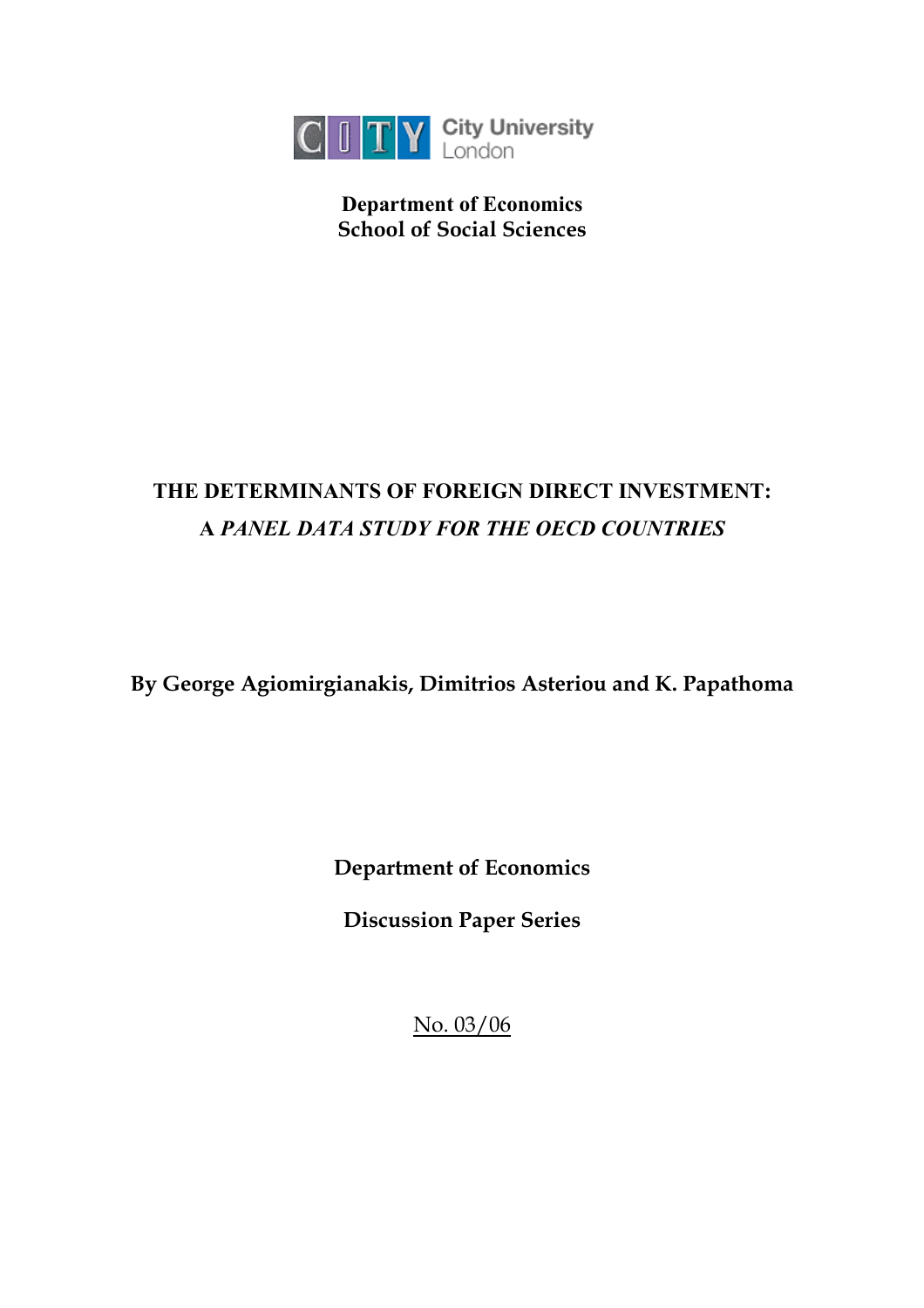### **THE DETERMINANTS OF FOREIGN DIRECT INVESTMENT: A** *PANEL DATA STUDY FOR THE OECD COUNTRIES*

**G. M. Agiomirgianakis[1](#page-2-0) D. Asteriou K. Papathoma** 

**Hellenic Open University; City University City University City University London** 

#### **Abstract**

This study examines panel data evidence concerning empirical relevance between Foreign Direct Investment (FDI) attraction and its determinative effects. The main bulk of FDI is among the developed countries. Indeed, OECD countries has probably been the most potential group in undertaking FDI by caring out about 95% of the total outward FDI while, on average, 75% of the world FDI was directed into OECD countries. In this paper, we first present and analyse the theoretical/empirical findings on FDI, then we focus on assessing the relative significance of the factors that may attract FDI via a panel data regression analysis for a sample consisting of 20 OECD countries for 23 years (1975-1997). Our findings suggest that certain variables such as human capital and trade regime, as well as, the density of infrastructure appear to be robust under different specifications. Positive significance of the agglomeration factor is also observed, confirming the relevant theoretical propositions. However certain deferential variables, such as the governmental policy effect, could not be fully captured due to the statistical homogeneity of the sample.

*J.E.L. Classification:* C23, F23

*Keywords: Foreign Direct Investment, Panel Data Analysis*

<span id="page-2-0"></span><sup>|&</sup>lt;br>|<br>| <sup>1</sup> Address of Correspondence: Dr. G. M. Agiomirgianakis, Business School, Hellenic Open University, Sahtouri 16 and Agiou Andreou, Patra, Greece, E-mail: [gmagiios@eap.gr](mailto:gmagiios@eap.gr)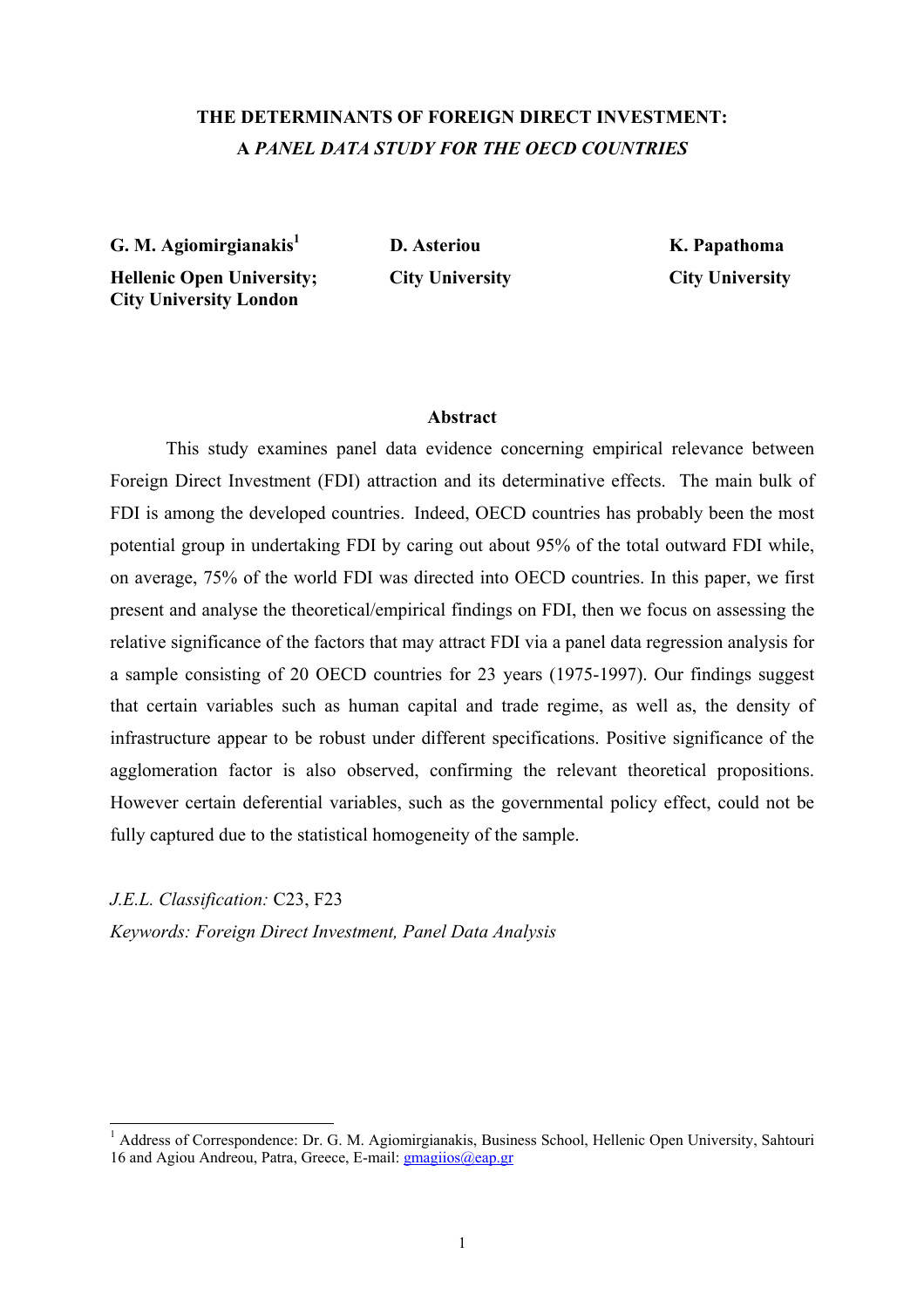#### **1. Introduction**

Cross-border investment is considered to be one of the most striking features of the global economy. The determinants, the growth enhancing effects, the motivations towards the formation of FDI (*Foreign Direct Investment*), as well as, the undertaking and attraction policies, have been topics of intensive research in the last two decades. Foreign direct investment is broadly defined as capital flows resulting from the behavior of multinational companies (MNCs). Thus, factors that may affect the behavior of MNCs could also affect the magnitude and the direction of FDI. MNCs expand their activities abroad for a variety of reasons including, among others, the exploitation of economies of scale/scope; the use of specific advantages (Hymer, 1976); often due to a life-cycle pattern of their products or simply because their competitors are engaged in similar activities. On the other hand, governments are also engaged in a policy competition by altering key factors of their economic policies, such as domestic labour market conditions; corporate taxes; tariff barriers; subsides; privatization and regulatory regime polices, in order to enhance FDI activity in their countries.

Although the interest on the FDI effects was originated in the mid-fifties, when the first growth models appeared (Solow, 1956), the extent of multinational activities has significantly augmented over the past two decades, implying FDI as a desirable element for economic development, mostly because it is characterized by a combination of capital, technology, marketing<sup>[2](#page-3-0)</sup>, entrepreneurship and human resources management. Romer,  $(1993)$ also underlines the influential role of FDI in transferring such factors across countries and economic regions, and more specifically, he considers FDI as one of the contributory factors in the diffusion, dissemination of knowledge and assimilation of technologies and ideas. FDI often takes the form of capital flows from a parent company to its foreign affiliate, an activity that is considered to be (i) transferring technical factors from a region to another; (ii) substituting capital movement with labor mobility in host regions and (iii) capitalizing domestic markets and thus reducing or eliminating their imperfections. FDI can be either *inward* when foreigners purchase assets into the home economy or *outward* when home citizens purchase assets abroad. Among many analysts who tried to analyse the causality effects of FDI, Ethier (1986) suggests that uncertainty together with information may act as a stimulus for FDI.

<span id="page-3-0"></span> <sup>2</sup> Balasubramanyan et al.(1996)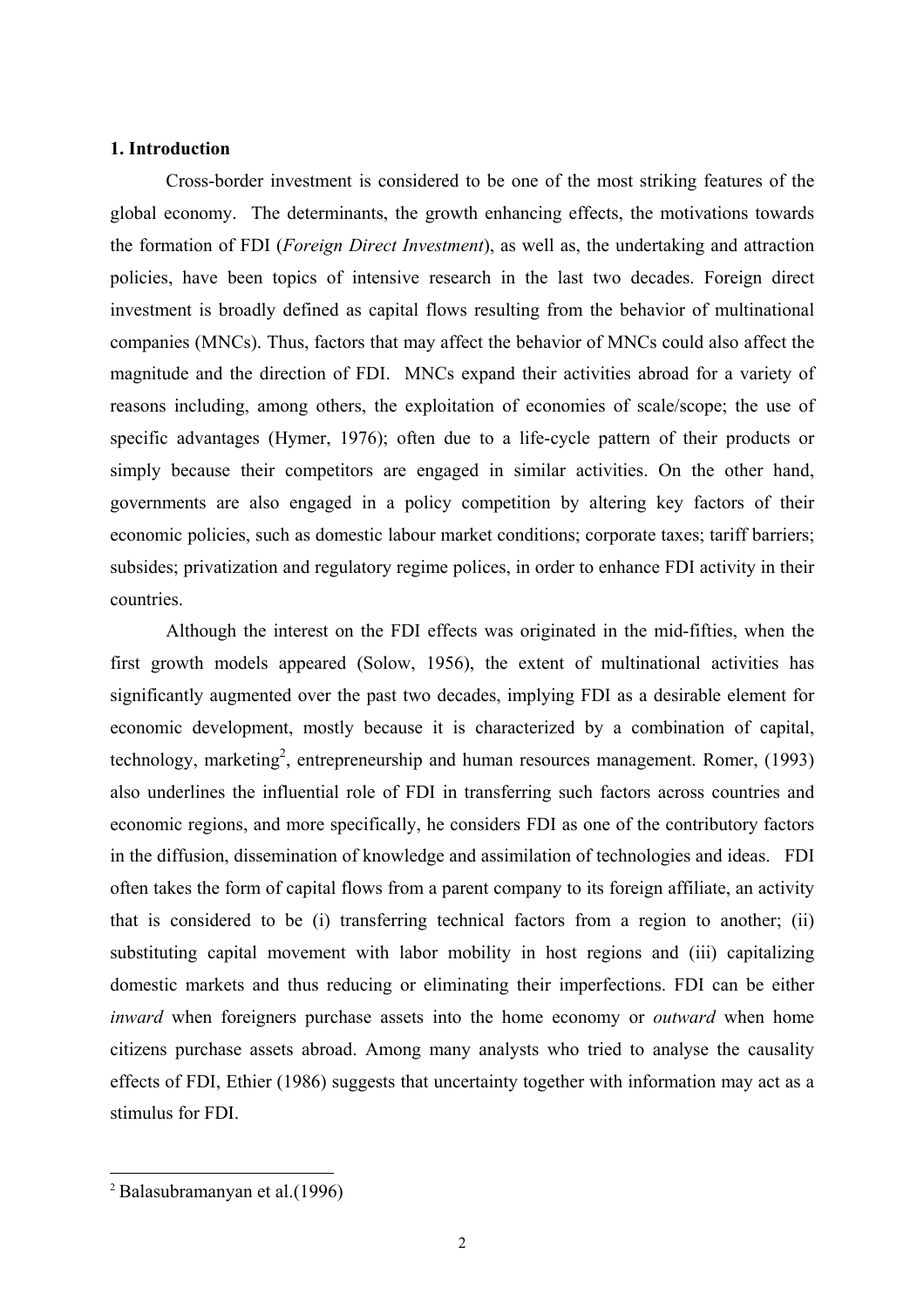Barrell and Pain (1997), tried to examine diachronically, the relative rise in the world trade share accounted by multinational enterprises (MNEs), and found that the aggregate stock of FDI as a percentage of the total estimated output in the OECD countries increased dramatically from 4.75% in 1975 to 10% in 1995.

In recent years, many nations lunched an *open door policy* towards FDI, in order to capture the growth enhancing effects of FDI on investment, employment, productivity and economic development in general. The approaches towards the formation of FDI activity differ between the US and the European countries and they are subsequently different even within the borders of the  $EU^3$  $EU^3$ . The European integration process and especially the Single Market Programme (SMP) has affected positively the intra-EU FDI, either directly with the removal of capital controls, or indirectly by increasing the level and growth of the overall economic activity. It is estimated that the European Internal Market has increased intra EU FDI stocks for the UK and Germany 8%-14% or around 0,5% of EU GDP at constant 1990 prices (EAG, 1996 and Barrel et al., 1997). The USA and Japanese inflows into the EU have also been higher, mostly with the form of opening subsidiaries in EU countries, in their attempt to overcome the external barriers of the European integration Progress. OECD countries has probably been the most potential group in undertaking FDI between 1980 and 1995, by caring out, on average, about 95% of the total outward FDI, while EU-15 had a share of about 44% in this period (Barrell and Pain, 1997). On the other hand, about 75% on average, of the world FDI was directed into OECD countries and about 15% in EU-15. Clearly, not only there is a rapid increase in FDI worldwide but also the main bulk of FDI is among the developed countries (Barrell et al., 1997).

Given this major extend of FDI activity across OECD countries; we focus our paper into assessing the relative significance of the factors that may attract FDI into OECD countries. Indeed, this paper aims to explore the empirical evidence for FDI attraction and its determinative effects, by assessing and quantifying empirically these determinants for a data set that covers 20 OECD countries and runs from 1975 to 1997. Section 2, analyses the relevant theoretical background in order to sustain our study. Section 3, briefly reviews the literature on the determinants of FDI. Section 4, describes the data, as well as, the model specifications and outlines the empirical methodology. The analysis utilizes a panel-data study method in order to provide an extended specification of our empirical model and to

<span id="page-4-0"></span> <sup>3</sup> <sup>3</sup> Indeed, there are major differences in the Institutional Framework for foreign investment promotion, in nominal and real macroeconomic measures, as well as, in the population distribution and in labour and capital mobility (see e.g. Pain & Young, 1996 and Raines et al. 1999).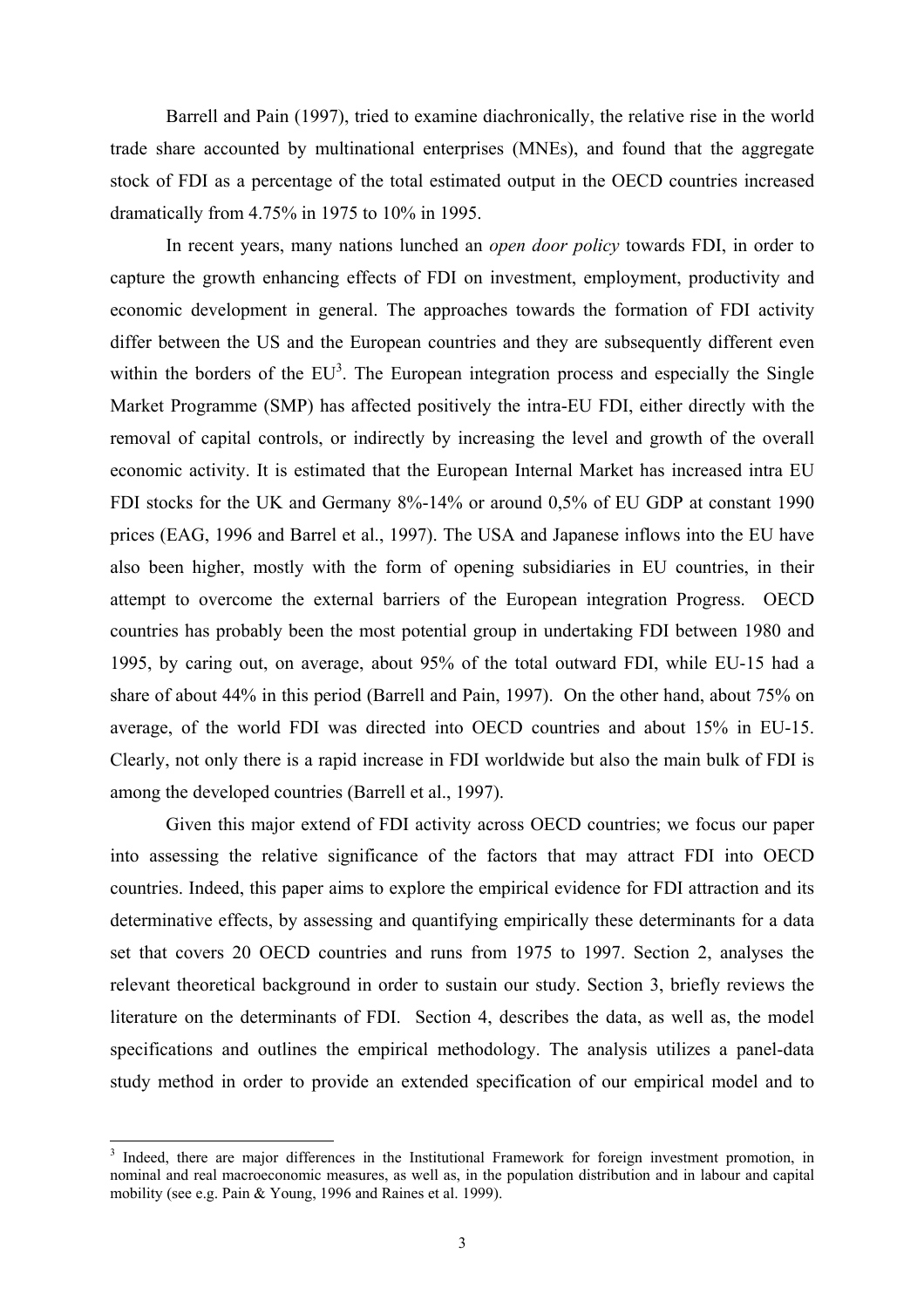evaluate more effectively the total average effect of determinative variables on FDI concentration. In Section 5, we discus our results. Finally, Section 6 concludes our paper.

#### **2.Theoretical Background**

The related literature can be broadly divided in two branches: the first one examines the impact of FDI in economic growth; while the second branch focuses on the determinants of FDI.

Let us, first, start with the growth effects of FDI. According to this branch of research, it is important to investigate the precise nature of the relationship between FDI and economic growth; the preconditions for FDI to promote growth and the identification of the mechanisms through which growth can be achieved. One of the first approaches is the *Neoclassical Growth Th*eory. Solow (1956) attempted to express a growth model into a simple production function and to explore "key" variables that could provide steady growth rates. In his models, he captures variables determining FDI in growth rates. On the other hand, within the *Endogenous Growth Theory,* FDI flows may contribute either directly or indirectly into the economic growth of an economy. Wang (1990) discerns the effects of FDI activity into *direct* positive home-country effects, by stepping up production and transferring knowledge to local suppliers and *indirect* effects by upgrading the quality of their workforce. FDI is considered to be the major source of economic growth for the less developed countries (Balasubramanyam et al., 1996) while relative similarities are also observed in EU. Indeed, FDI inflows have contributed to the EU economic growth since foreign affiliates exhibit relative greater propensity to undertake R&D expenditures and the relative higher productivity while undertaking investment in EU than in their domestic market (Barrel et al., 1997). Moreover, Barrel et al. (1997), using a model of labour-augmenting technical progress, estimates for the period 1972-1995, that around 30% of the growth of the British FDI manufacturing productivity is attributed to the FDI inflows. Blomstrom and Kokko (1996) argue that there are evidence suggesting the enhancing effects of FDI on host country's employment and output rates and a significant potential spillover-effect towards local firms in host regions. Girma and Wakelin (2002) examining whether productivity spillovers from FDI activity occur in the UK economy, found that positive spillovers from MNCs occur to domestic firms in the same sector and region as the foreign affiliates. Moreover, their findings suggest that domestic firms may gain more from these spillovers if the technology gap they have from foreign firms is low. Other studies have also found that FDI affects recipient country's economic growth through new inputs (Feenstra & Markusen, 1994), through new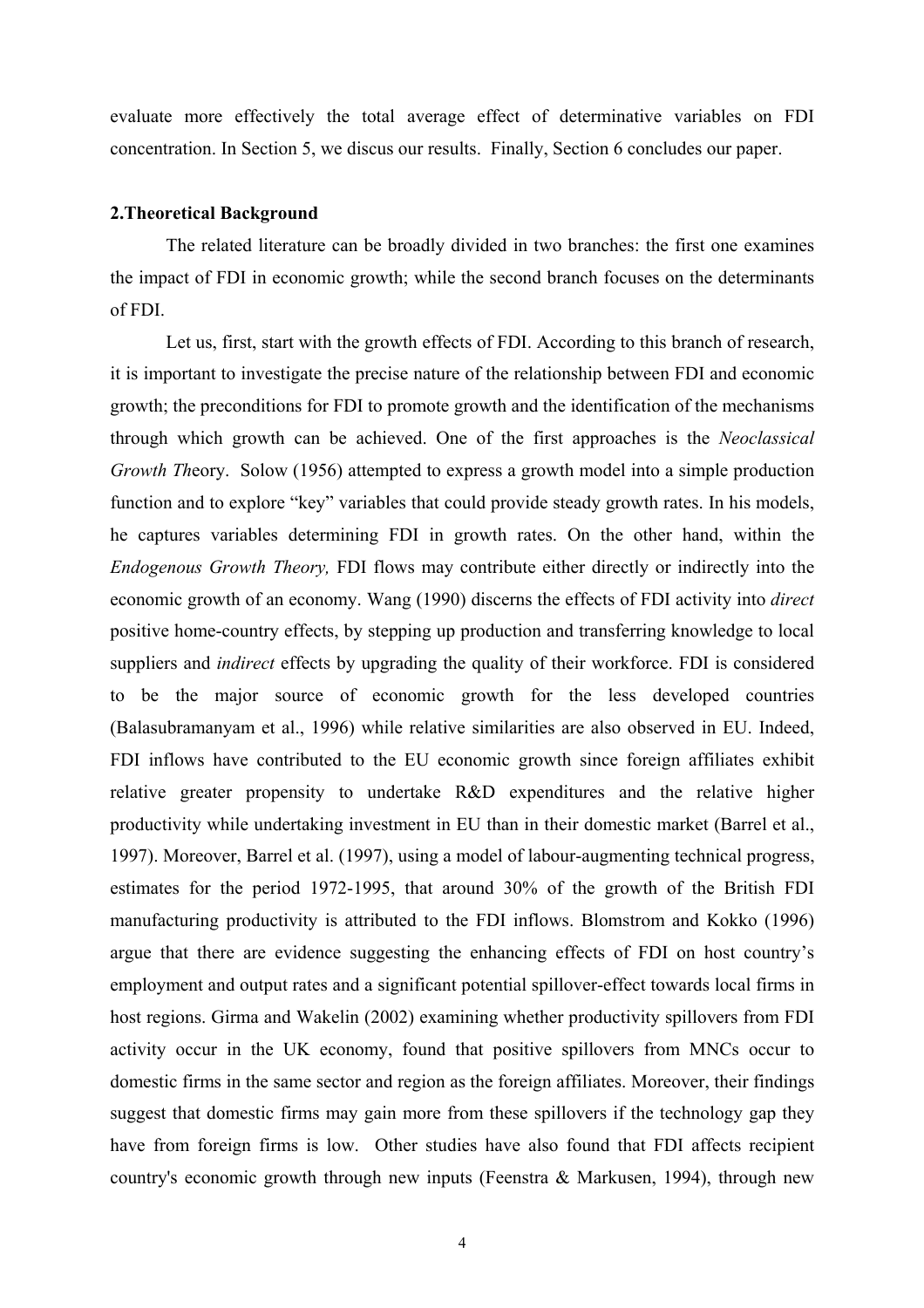technologies and the subsequent spillovers to domestic firms (Krugman, 1979) and through knowledge transfers (de Mello and Sinclair, 1995). The advent of endogenous growth theory (Romer, 1990, Barro & Sala-i-Martin, 1995) has enabled research into channels through which FDI can be expected to promote growth in the long run.

The second branch of literature on FDI, attempts to illustrate the basic set of determinants controlling the motivations for cross-border investment. Early evidence expressed by Mundell (1957) attempt to explain FDI in terms of relative factor endowments and relative factor costs. Mundell (1957) concludes that in the presence of barriers to trade and migration, as well as, with the existence of large differences between capital-rich and capital-poor countries, the incentive for capital flows is greater. The geographical distribution of new investments, however, suggests that FDI does not target only low GDP-level and lowwage countries. According to IMF, the intra-EU FDI flows account for 4.5% of EU GDP in 1995, evidence suggesting that more additional explanatory variables affecting FDI should be incorporated in a general equilibrium model. Within this framework many researchers incorporated additional variables that are assumed to affect cross-boarder investment decisions, such as, the market size; domestic labour market conditions; cultural and language differences, exchange rate stability; as well as, governmental and geographical indicators. Recent empirical studies stress the role of corporate restructuring and macroeconomic evaluation of FDI cash-flows and analyze factors such as, financial incentives, and political instability. Ex- Posterior theories consider more complicated aspects of the matter and have pointed out the importance of product differentiation; the existence of imperfect competition or trade costs and economies of scale in investment choice; the capacity of the domestic market share from indigenous firms, educational variables and the role of human capital accumulation (Krugman, (1991), Krugman and Venables (1995), Benhabib and Speigel (1994)). Cheng & Kwan (2000) argue that none of the educational variables expressed as percentage of population with primary high education, has positive significant effect on FDI. Other studies attempt to analyze the role of governmental policies, trade regimes and financial market capacity in taking FDI decisions. Also, empirical studies suggest several measures that a government should take in order to attract FDI including tariffs (Barnes and Davidson, 1994), taxes, subsidiaries (Rains and Brown, 1999), regulatory regime and revitalization policy (Curwen, 1997). Others, suggest that unit labour cost may be a significant factor (see e.g. Barrell and Pain, 1999a) suggesting that 1% increase in the relative unit labor cost in USA could result in 0.89% increase in FDI inflow in EU.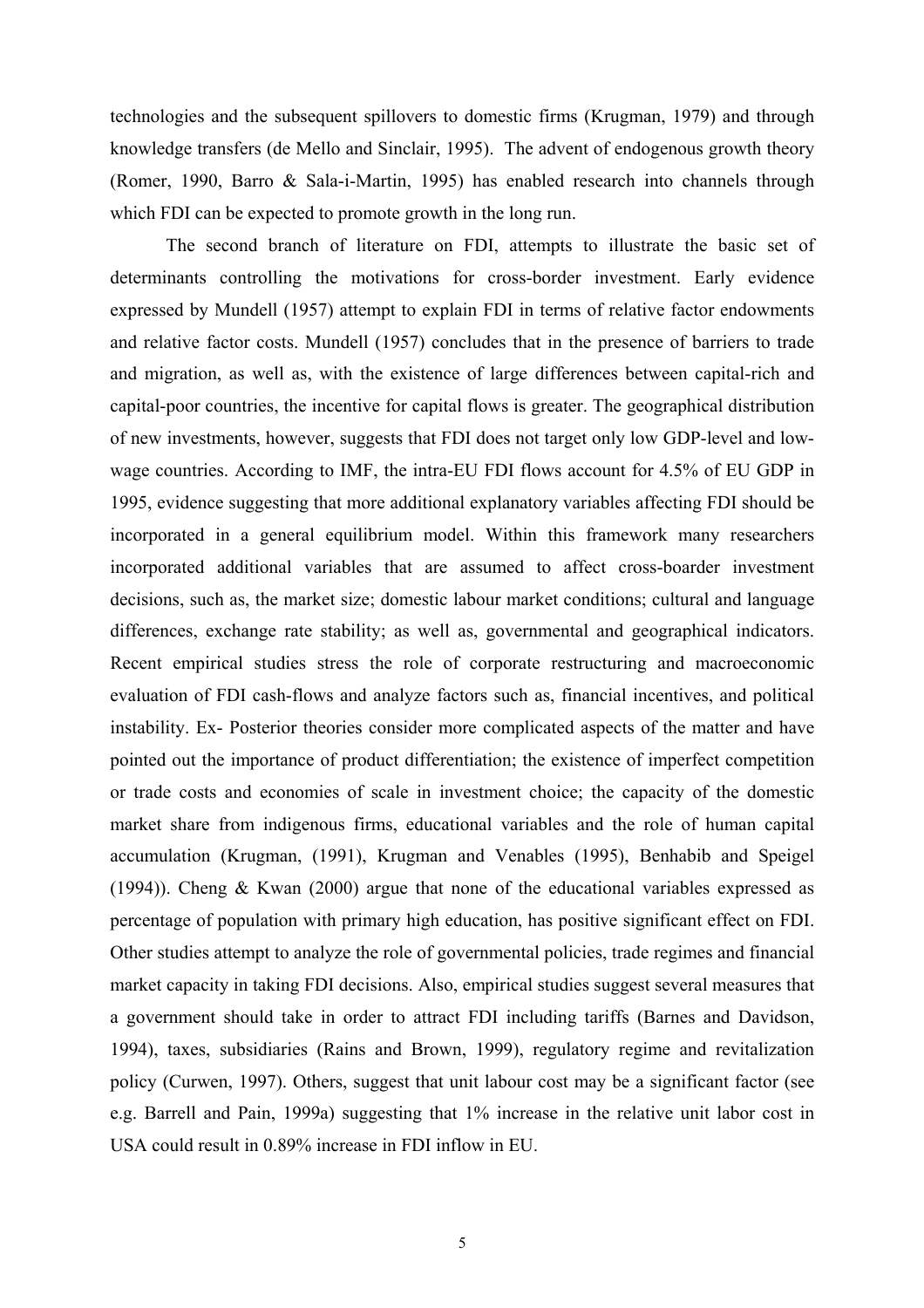#### **3. The Determinants of FDI**

The purpose of this section is to provide a brief survey of the possible locational variables, identified, here, as potential factors in influencing foreign investment decision, assuming a priori homogenous economic consideration. The most intrinsic characteristics in order to define FDI is to analyze its determinants, such as the market size; market growth; economic development; agglomeration; urbanization; human capital; labor costs; governmental and integration policies etc. Each of the above factors determines the applicability of investing abroad.

At this point we find it necessary to mention that the well-documented relationship between FDI and growth is an interactive process. Not only FDI promotes output levels in the host economy but also the level of economic development, as a determinant, plays a significant role in attracting FDI. Theoretical and empirical evidence consider two mechanisms playing an important role in attracting FDI: (a) the *market size* and (b) the *level of economic development*.

The former permits economies of scale exploitation and standard production factor specialization, resulting in cost minimisation and market growth, consequently, improving the total supply side (services and inputs) in the host economy. Bhasin et al (1994) followed by Morrissey and Rai (1995), claims that the size of the domestic market, as well as, growth prospects of recipient economy are highly taken into consideration when foreign investors relocate production in the host country. The later argue that international agreements on trade and investment also affect the volume and direction of FDI flows. Jeon (1992) and Wang & Swain (1995) use profitability rates as a sensor for growth level and consequently, as an explanatory variable for FDI, concluding that there exist statistical segnificance and positive linkage between the two measures. Agarwal (1980) points out that FDI is considered to be a function of output or sales of foreign firms in the host country. This is usually approximated by the size of market –either the absolute, captured by the level of GDP (Bandera and White, 1968), or the relative, expressed by the growth rate of  $GDP<sup>4</sup>$  $GDP<sup>4</sup>$  $GDP<sup>4</sup>$  of the host country. In the meanwhile other researchers used both measures to show that level of development and market capacity play a decisive role in attracting and positioning FDI (Wang and Swain, 1995.

<span id="page-7-0"></span>The second mechanism in attracting FDI inflows concerns the stage of economic development and the so-called Investment Development Path (IDP) of the recipient country (Barrell & Pain, 1998). A well-developed existing market infrastructure is expected to support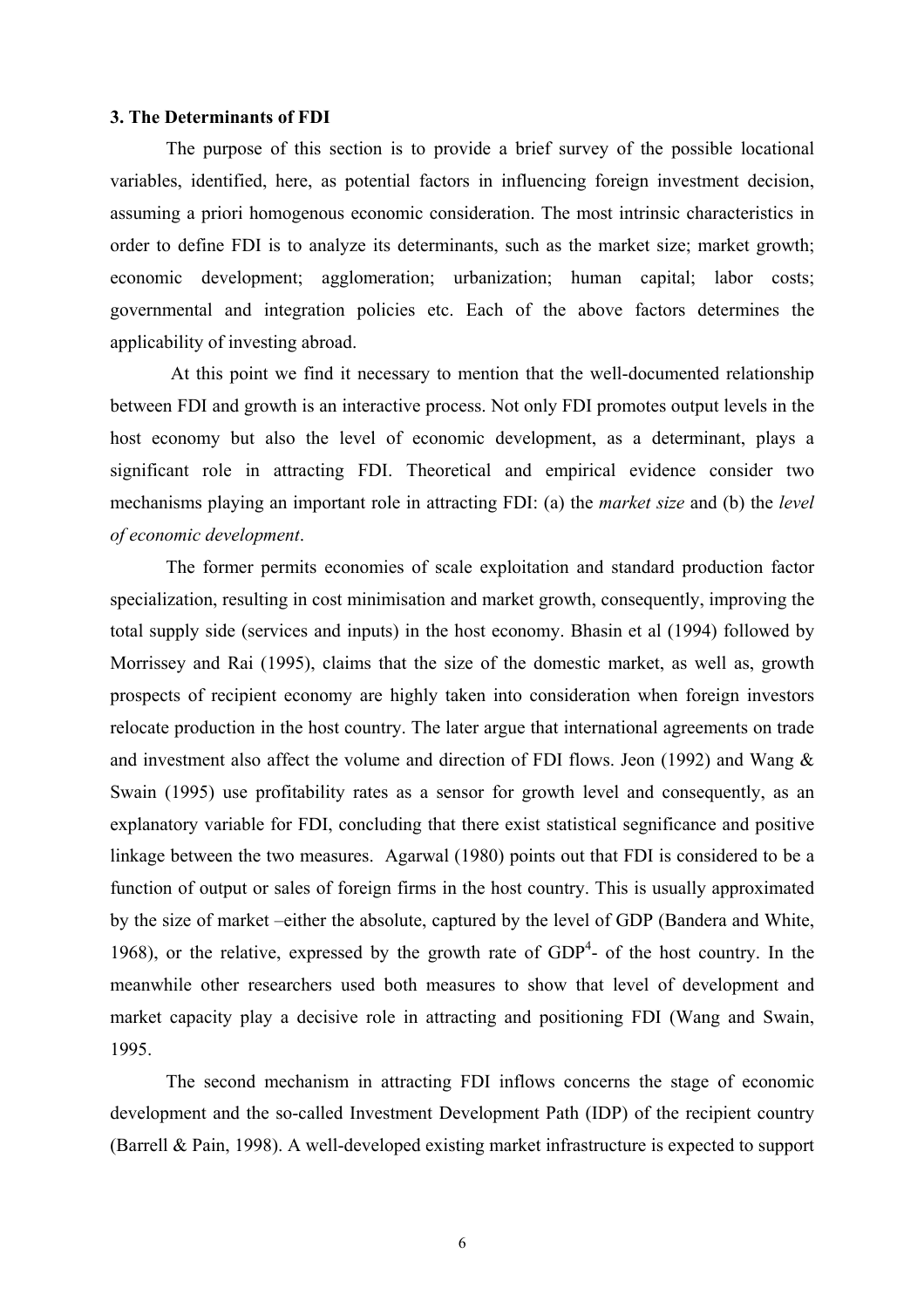FDI decisions (De Menil, 1999). Major studies encounter and measure IDP rates using GDP per capita proxies. For instance Agarwal (1990) and Mainardi (1992) emphasise the level importance and growth prospectus of the real per capita GNP per se and the role of real GDP growth in taking investment decisions in a region. Head & Ries (1996), Cheng & Kwan (1999), use infrastructure factors, proxied by road constructions (km/km2 of land mass), and additionally the regional income as potential variables for FDI attraction.

Another important supply condition, that is considered to be promoting labourintensive and export-oriented FDI, is the *human capital* both in terms of quality and availability. In this the capital stock created by investing over and above the depreciated capital, expands the productivity potentials of a firm or a country and enables FDI growth enhancing effects (De Mello, 1997). This, however, presupposes a minimum human-capital efficiency level and assumes that further training is attainable. However, empirical literature concerning the impact of educational level on inbound FDI appears to be counter-intuitive. Cheng & Kwan (2000), for example, argue that none of the education variables (expressed as percentage of population with primarily and high education) has a positive and significant effect on FDI, while Cheng & Zhao (1995) report similar results. Guntlach, (1995) argues that the poor explanatory power of human capital accumulation is attributed to the fact that education creates externalities and spillover effects in production, which are hard to capture using standard set of variables. More explanatory power can be achieved by identifying the role of human capital augmentation, rather than human capital accumulation, which may be poor explanatory variable in growth models because the crucial role of educational variables is difficult to be captured in using standard growth accounting.

Recent literature puts forward *agglomeration effects* as a significant factor of attracting FDI. Venables, (1996a) argues that agglomeration economies arise from the presence of other firms, other industries, as well as from the availability of skilled labour force. Empirical evidence evaluating agglomeration effects is limited though, partly because of data limitations and difficulties in obtaining definite statistical specifications. Wheeler & Mody (1992) found that the US FDI is attracted by the size of the total inward investment. Head et al (1995) using plant-level data argue that the locational FDI attraction in a sector is mostly determined by the location of existing firms in that industry. Barrell and Pain (1999a) point out that the FDI in Europe is attracted by agglomerations proxied by market size and a 5-year moving average of stock manufacturing patterns, among other determinants such as

 $\frac{1}{4}$ Goldberg (1972) and Petrochilos (1989).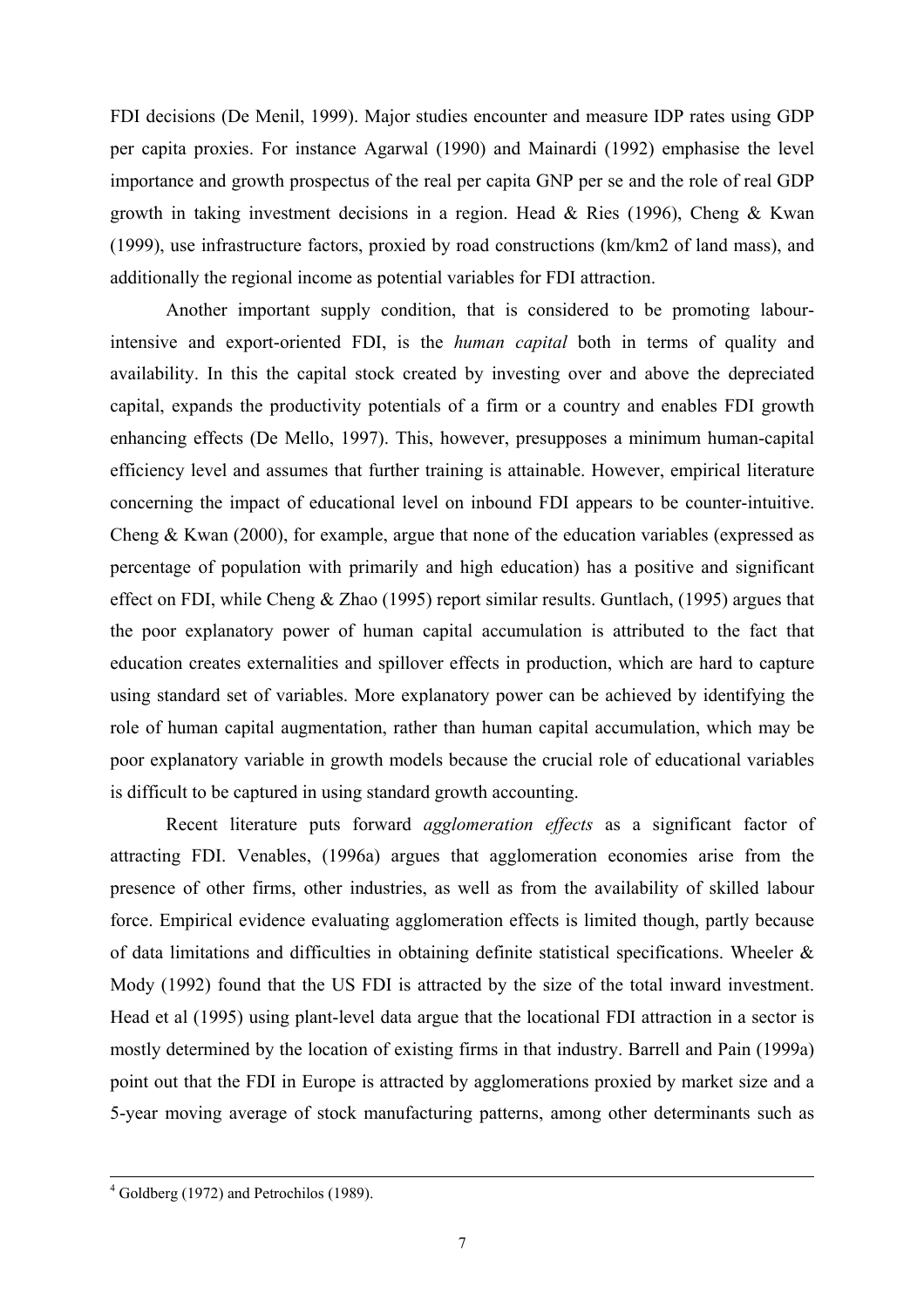relative costs, technology and integration. Finally, Braunerhjelm and Svensson (1998) show that FDI is highly sensitive in agglomeration patterns.

*Governmental policies* could also be important determinants of FDI flows since governments consider FDI flows as means to fight unemployment and to enhance national growth rates. Governmental policies can take a variety of forms such as tariffs, taxes, subsidies, regulatory regime and privatisation policy. For instance a relative increase in tariffs or taxes rates in the host country is expected to raise the cost of investment, resulting in eliminated profitability rates. Cheng & Kwan (2000) having examined empirical evidence on governmental capabilities and recourses found that governments are major catalysts for economic restructuring and location attraction of inward FDI. Indeed, when the Chinese government launched an *open door policy*, China has emerged as the second largest recipient in the world (after US) since 1993. Morrisey and Rai (1995) point out the *institutional features* of the recipient economy and the degree of *political intervention* as a catalyst for economic restructuring and hence as a potential determinant of FDI.

Another possible determinant in attracting FDI inflows is the *liberal degree of trade regime*. Although there exist obvious difficulties in measuring the above factor, a general positive relationship between a liberal trade regime and FDI, is anticipated. In EU, UK's success in attracting FDI inflows, was founded in three key factors: a) the *liberalization of foreign owner regulation*, b) the *privatisation* programme in traditionally state activities (telecommunication, railways, electricity, water), c) the *financial deregulation*, the "Big Bang" in 1986, (Raines et al., 1999). Bhagwati, (1978) argues that FDI is captivated by countries that implement export promotion than those promoting import substitution policy. Milner and Pentecost (1996) proxy the *trade regime* as the ratio of exports to sales and sales concentration ratio and report that both variables are found to contribute positively to FDI. Wang & Swain (1995) examine the case of export-oriented FDI and find positive influence on inbound FDI. Recently, the inherent disadvantage of closed economies is outweighed by the launch of special Export Processing Zones. Cheng & Kwan (2000), for example, found that the Chinese Economic Zones exert a positive and significant influence on attracting FDI.

New political factors have been clearly emerged due to global economic trends such as *economic integration* among conjuncted nations and *trade liberalization* all around the world. Recent studies<sup>[5](#page-9-0)</sup> report evidence that the Single Market Programme (SMP) among the EU countries promoted the level of investment rates within member states. De Menil (1998)

<span id="page-9-0"></span> <sup>5</sup>  $<sup>5</sup>$  Arrowsmith et al. (1997) and Pain (1997)</sup>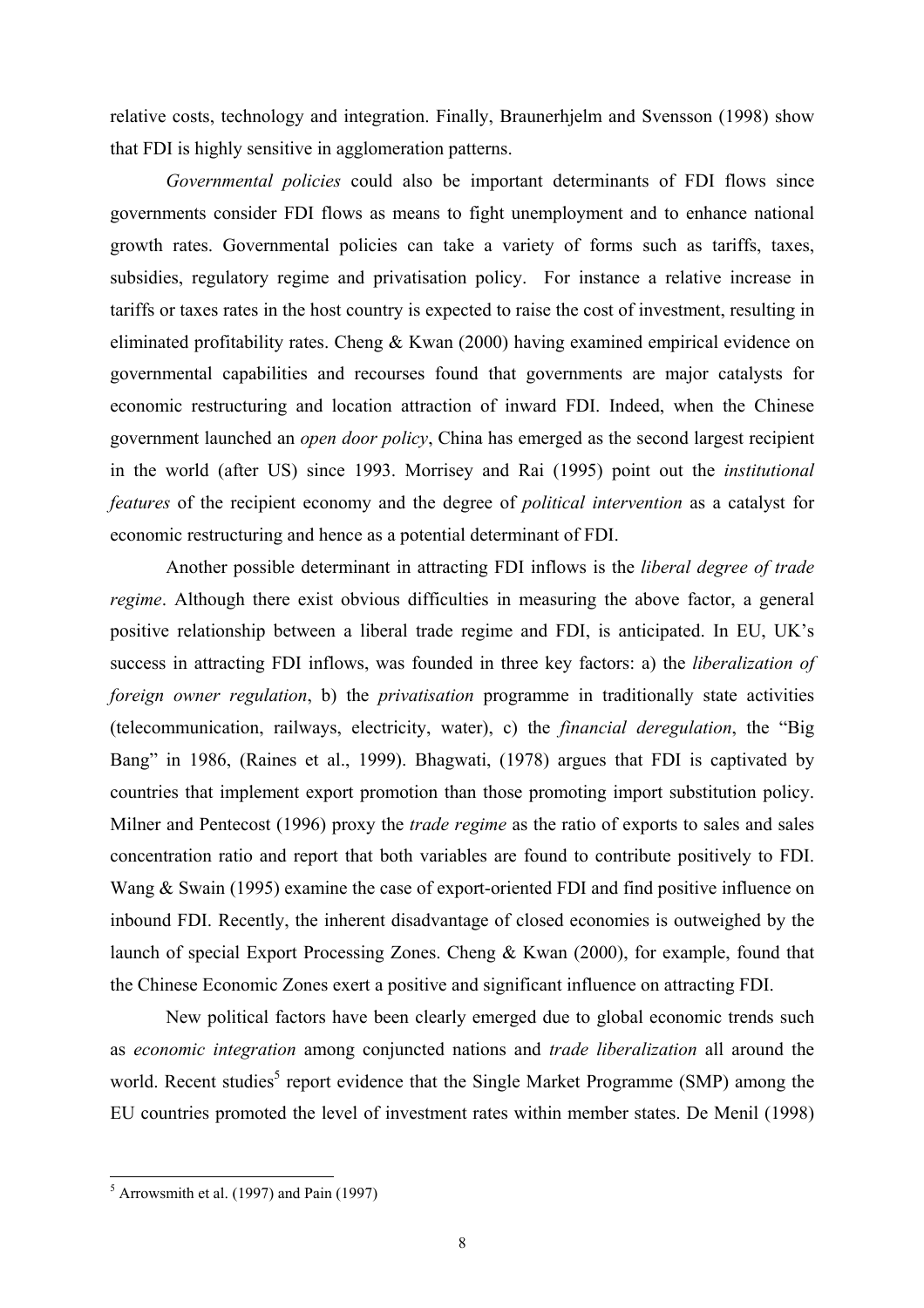states that the EU involves increases in the flow of information and capital, which in turn increase FDI flows.

Pain & Lansbury (1997) report ambiguous results concerning the *labour market reforms* in UK, which although having reduced the total labour costs, they did not succeed on promoting the anticipated FDI attraction. More specifically UK performed poorly in attracting FDI from those sectors where innovations were growing most rapidly. Cheng & Kwan (2000) report that wage costs have negative effects on FDI, contrary to Chen (1996), who found that labour compensations do not have any influence on FDI and to Head and Ries (1996), who outcome a completely neutral impact of wages.

#### **4. Data and Methodology**

In this section we will try to empirically assess the determinants of FDI for the OECD countries.The panel data set used for this analysis covers 20 OECD countries<sup>6</sup> and runs from 1975-1997. The database has been built using a number of different sources. The main source was the World Bank CD-Rom: World Development Indicators (1999), while data from the IFS-IMF (various issues) were used for the construction of the FDI over GDP ratio and data from other national sources (in companion with the World Bank CD-Rom) were used for the construction of the physical infrastructure proxies. All values used in the analysis are expressed in US dollars in real terms. The scope of the model, although being formulated at a relatively aggregated level, is to consider the diverse range of influences on decision making in investing abroad.

Since both cross-section and time-series data are available, we estimate equations, which take the following form:

$$
y_{it} = \mu_i + \gamma x_{it} + \varepsilon_{it} \tag{1}
$$

where the pair of terms (*i, t*) expresses the transversal and temporal aspects of the per country panel data, *y* and *x* are respectively the dependent variable and the matrix of explanatory variables, and  $\mu_i$  is a parameter specific to each country<sup>[7](#page-10-1)</sup>. The latter parameter (which varies only across countries and not over time) is introduced to take account of unmeasured features specific to the countries concerned. The set of independent variables is measured prior to the investment decision. This approach allows overcoming the problem of endogeneity when examining macroeconomic flows (Baltagi, 1995)**.**

<span id="page-10-0"></span> <sup>6</sup> Austria, Denmark, Finland, France, Greece, Ireland, Italy, Netherlands, Norway, Portugal, Spain, Sweden, Switzerland, Great Britain, Australia, Japan, South Korea, New Zealand, Canada, Unites States 7

<span id="page-10-1"></span> $<sup>7</sup>$  In fact, we estimate (1) under different assumptions about the structure of our panel data model. The constant is</sup> specific to each country only under the fixed and random effects methods.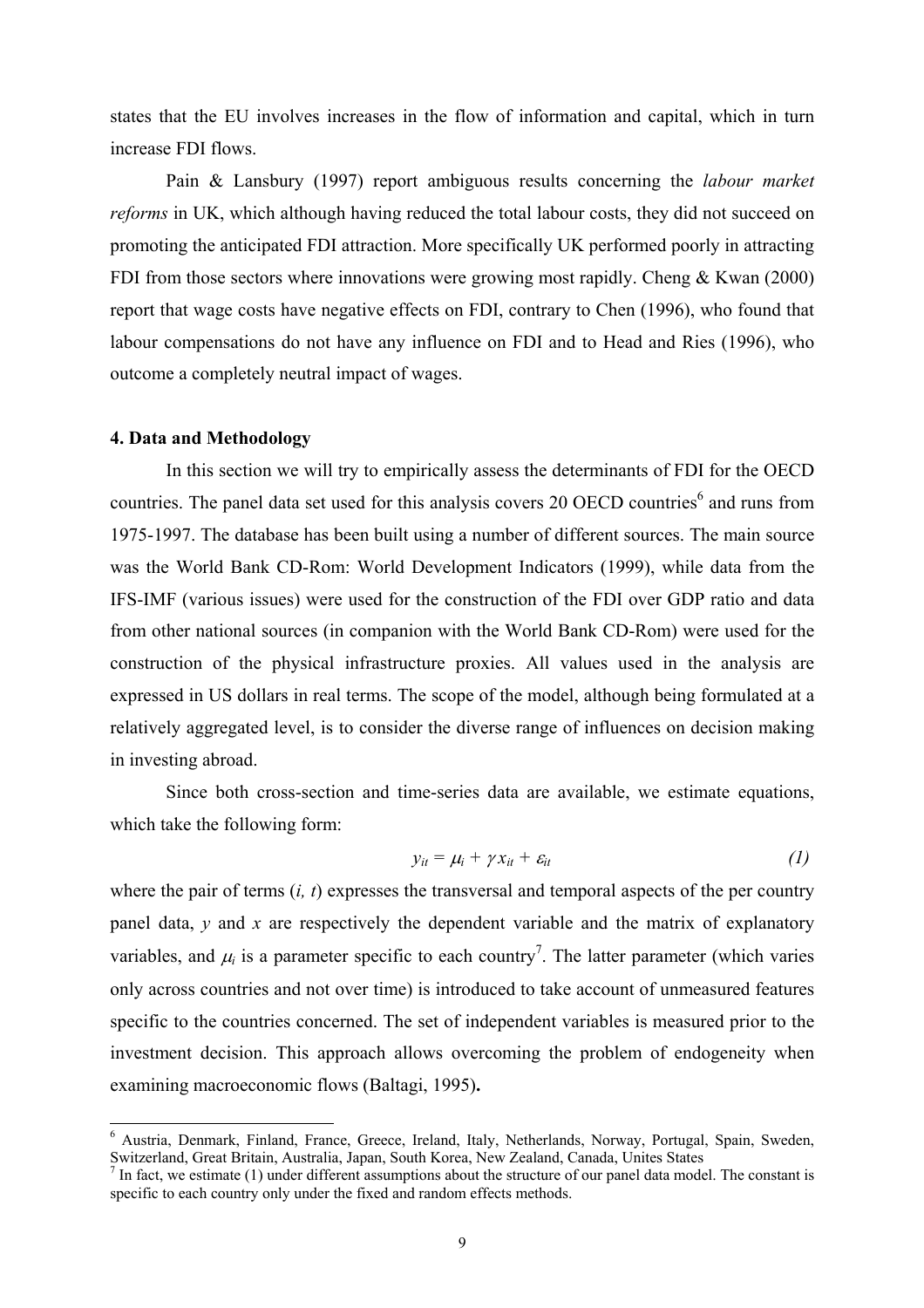In the light of the previous analysis in Section 2 above, and in order to assess the influence of the variables described, a foreign investment equation may be built up in the following linear form:

$$
(FDI/Y)_{i,t} = \mu_i + \beta_I \ GY_{i,t-1} + \beta_2 \ y_{i,t-1} + \beta_3 \ (FDI/Y)_{i,t-1} + \n\beta_4 Gexp_{i,t-1} + \beta_5 \ h_{i,t-1} + \beta_6 \ Open_{i,t-1} + \beta_7 Road_{i,t-1} + \beta_8 \ Rail_{i,t-1} + \varepsilon_{it}
$$
\n(2)

where  $(FDI/Y)_{it}$  denotes the share of FDI to GDP for each country; so obviously *Y* is real GDP, *GY* denotes real GDP growth and *y* is GDP per capita (both introduced as indicators showing the level of development, the size of the market, and the growth potential of each country), lagged share of FDI is introduced to take into consideration the existence of agglomeration effects. Moreover, the implications of this variable are not only confined to agglomerations but also signal the absorbing capability of a host country. We expect a positive influence of this variable. The role of policy measures is captured by *Gexp*, which denotes government expenditures. $8$  The Openness of the economy (trade regime) is captured by the variable named *Open,* which is defined as the ratio of trade flows (exports plus imports) over GDP (macroeconomic variables that are expected to have effect on the location of FDI). Next, we consider the set of skills possessed by the workers in the economy, i.e. we include human capital proxies in our equations. Hence, *h* denotes the level of human capital measured as the ratio of pupils enrolled on secondary education over the total active population (aged between 15-65). Finally, *road* (percentage of roads paved) and *rail* (railway network proxy) are variables measuring the physical infrastructure of each country. To our knowledge these variables have not been used before when studying the determinants of FDI using longitudinal data. The scope of these variables is to assess the role played by the quality and the concentration of infrastructure. These variables can also signal the level of development and the population distribution of the host country. In principle, an extensive network promotes trade within the country and helps a foreign investor to gain access to separate or different markets at the lowest cost.

<span id="page-11-0"></span> <sup>8</sup> <sup>8</sup> Unfortunately due to data unavailability, we cannot include more variables measuring the effects of government policies such as financial incentives or wage effects.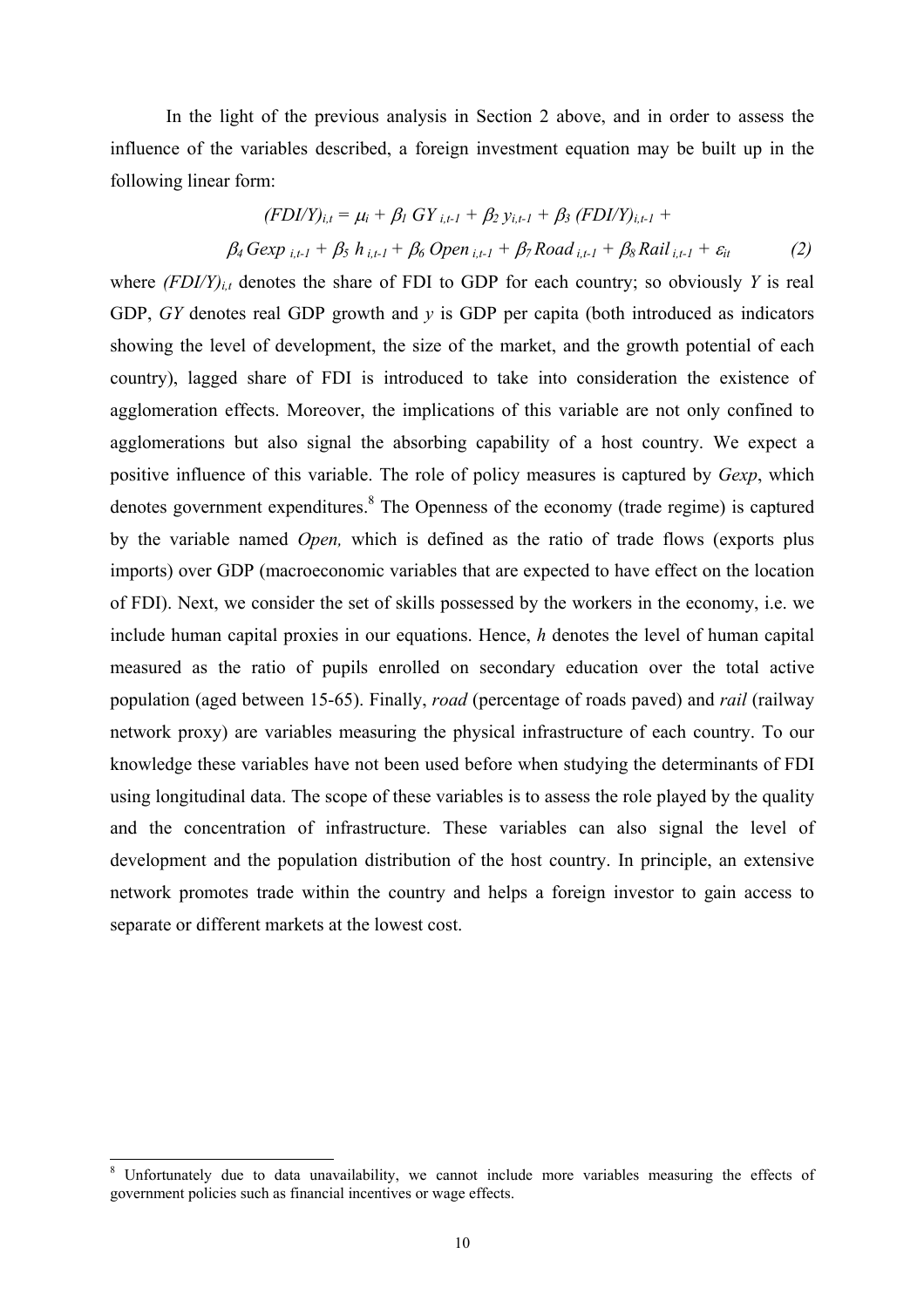#### **5. Empirical Results**

We consider equation (2) by using three different methods (namely common constant, fixed and random effects), in order to test our data sample under different specific-country characteristics estimations. The panel consists of 20 countries, and runs for a time span of 22 years (we miss one observation due to the lags introduced in the equation). The total number of observations is 440, which is sufficient to produce robust estimates. Note also that T and N are sufficiently large and of the same magnitude. The estimated results are summarised in Table 2.

Column 2 presents the results under the assumption that there are no differences between the economies, which is not implausible since our sample consists of a homogeneous group of countries. An important finding is the positive and significant effect of *human capital*. This is consistent with the findings reported by Cheng & Wang (2000) and Cheng & Zhao (1995) who adopted the same approach for human capital. Despite the inconclusiveness of previous empirical studies concerning the role played by human capital as described above, and summarized in Table 1, our results suggest that an economy with high fraction of skilled workers is likely to be much more productive and more desirable on behalf of foreign investors.

The catalytic role played by the *growth prospects* of the recipient economy clearly emerges lending support to the theory and empirical evidence outlined above (see for example Agarwal, 1980 and Mainardi, 1992). Indeed our estimates reveal that investors are influenced by the degree of development and the market size, in terms of GDP per capita and GDP growth. Looking at the Table 2, both coefficients are found to be positively related to the inbound FDI flows and statistically significant at conventional levels. Foreign investors will invest in a country where the perceived profitability of their projects is secured and the signals transmitted by the GDP are good indicators for doing so.

The potential role played by the *agglomeration effects* turn out be positive and highly significant showing that past experience is very important for the increase of the share of FDI among countries. This implies that the impact of the previous stock of investment creates positive externalities, which is indicative of the present condition and the future prospects of the host country. The US FDI, for example, is attracted by the size of the total inward investment (Wheeler and Mody, 1992) or the location of the firms is influenced by the location of other firms, which invested previously (Head et al, 1995). Our results are also in line with Barrell and Pain (1997,1999b) who using panel data but different proxies (the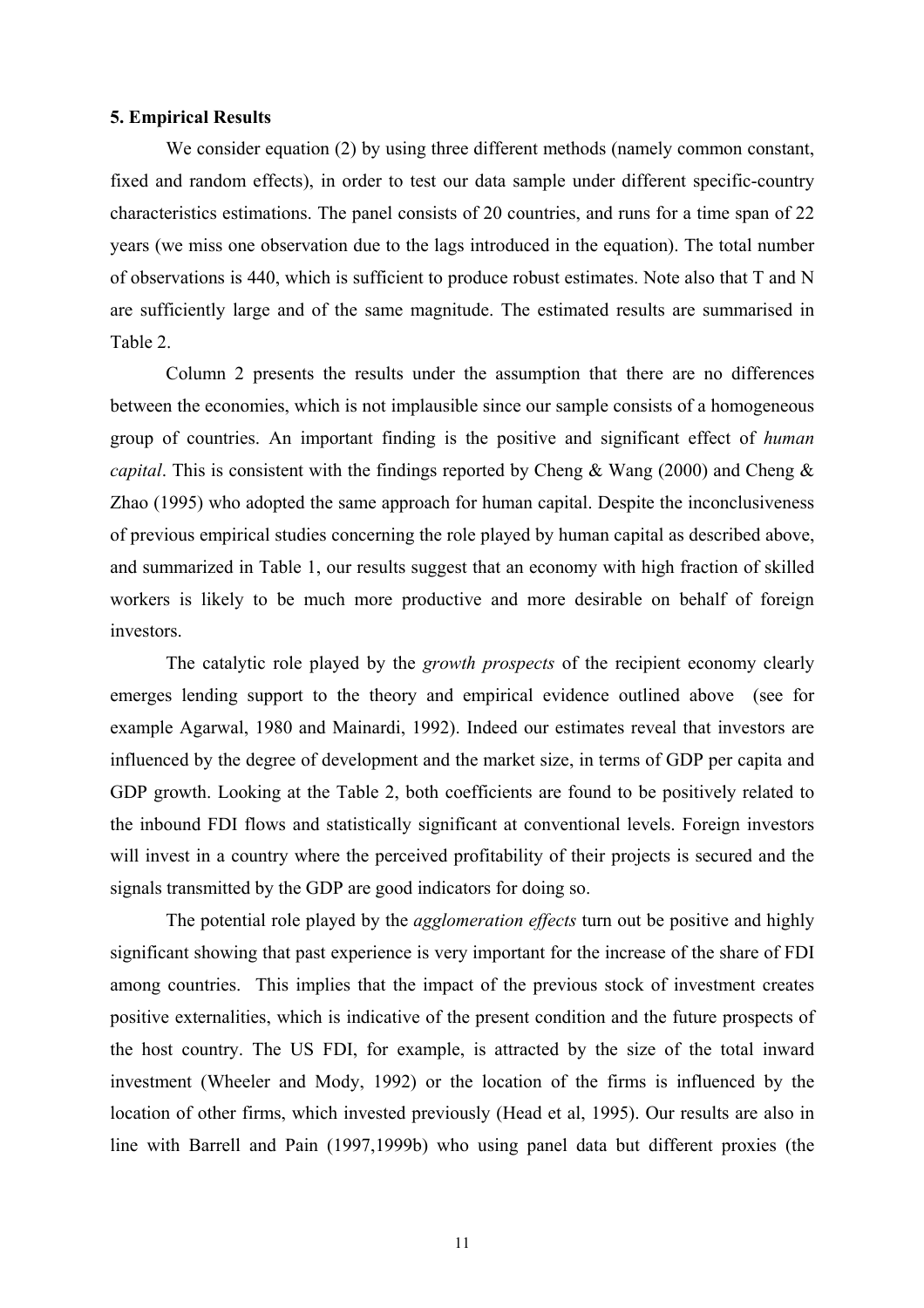fraction of national GDP and the ratio of host country R&D stock) report that agglomerations exhibit positive and significant impact on attracting more investment.

 A *liberal trade regime* is positively and significantly associated with the FDI inflows, suggesting that, all things being equal, investors are more likely to invest in the countries which have been opened up to the outside world (Milner and Pentecost 1996). The role of trade is frequently taken into consideration, but it commonly agreed that there are other channels for the diffusion of knowledge and the associated gains in output realised through FDI. It should be noticed here that previous evidence viewing trade as a growth determinant, claims that the role of openness to trade per se is inadequate and does not fully account for the post-war growth in East Asia for example. The experience of Greece is equally illustrative as it shows that trade liberalisation, while necessary is not a sufficient condition for large-scale FDI inflows<sup>[9](#page-13-0)</sup>. In our study, however, viewing the trade regime from a different perspective, it clearly appears to be a major determinant of the pattern of stocks of FDI. Summarising, in the case of OECD countries and after controlling for macroeconomic effects the *impact of trade* is consistent with the evidence discussed in Section 2.

The role of *governmental expenditures* although has a positive effect on attracting FDI it is not significant. One possible explanation is that the expenditures per se are not a major determinant within OECD countries framework. These countries have attained a certain level of development and the share of governmental expenditures does not significantly fluctuate. Therefore, the incremental governmental expenditure will have a little effect on the probability of inducing a foreign investor to undertake an investment. In our case, it seems that public expenditure does not significantly affect the international cost competitiveness of each country.

One of the two *infrastructure indicators*, *rail* is significant while the insignificance of *road* can be explained by the fact that most of the OECD countries are highly developed and the percentage of roads paved are not that much different among them. This is along the lines suggested by Head et. al (1996) and Cheng & Kwan (1999, 2000) using panel data from Chinese regions, point out the positive role played by good *infrastructure* (roads). The latter study, however, reports that the coefficient estimates were insignificant, and even with the wrong sign in the case of railways  $(km/km^2)$  of landmass).

The above results, however, do not take into account the *specific unmeasured features* of each country. Thus, we proceed by estimating equation (2) introducing the methods of

<span id="page-13-0"></span><sup>.&</sup>lt;br>9 <sup>9</sup> In Greece, the share of manufacturing FDI relative to GNP remained low and stagnant over the whole period (see, e.g. U.N., 2002)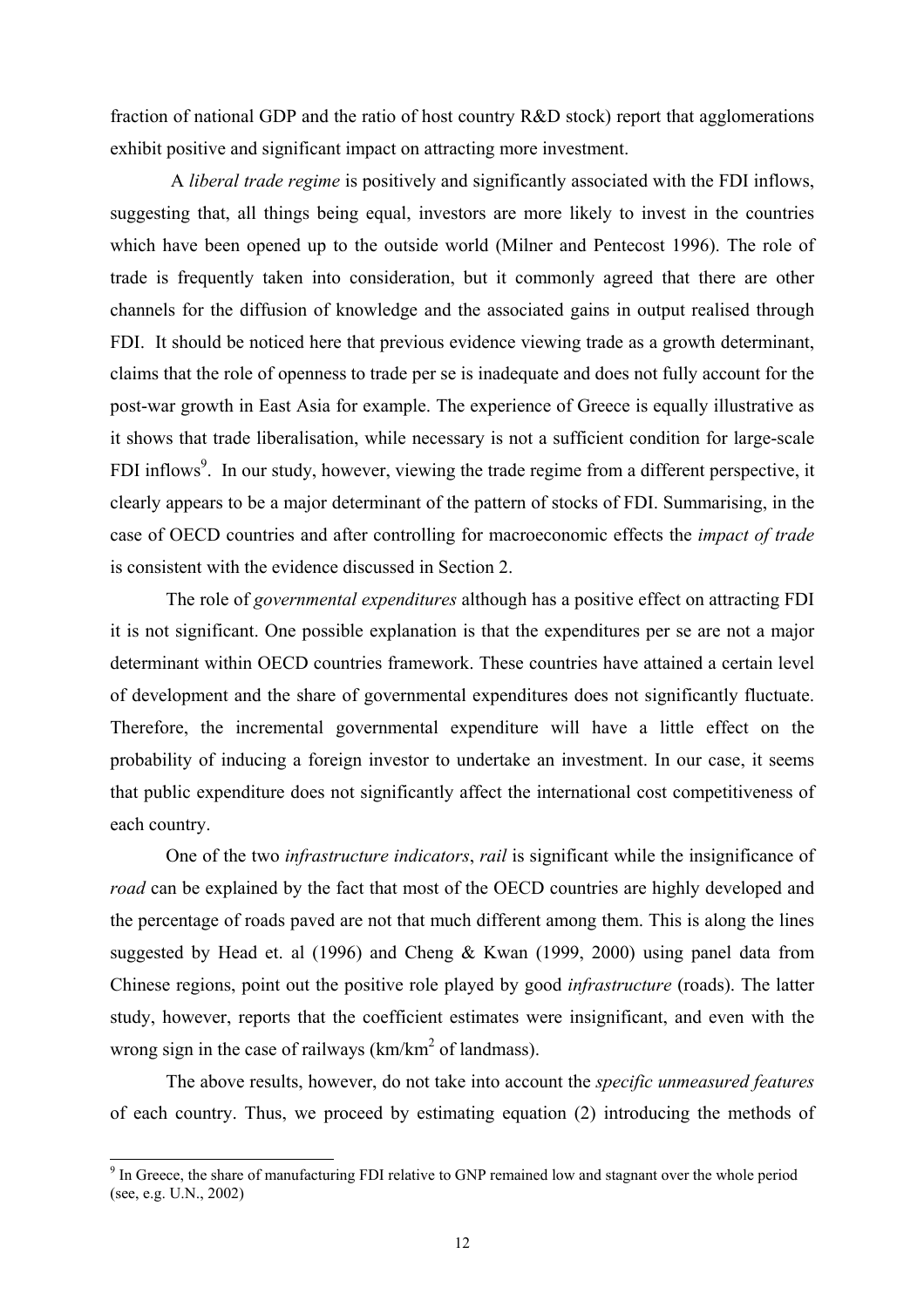fixed and random effects. Firstly, we estimate a fixed-effects model that will capture all temporally constant country-level effects. Secondly, we estimate a random-effects model. These estimates are then compared to the previously estimated coefficients using the Hausman test (for a comprehensive analysis of those methods see Baltagi, 1995).

The fixed effects method suggests that only the level of development and the agglomeration effect are significant on the determination of the location of FDI, while the random effects is consistent with the results of the common constant method analysed before. In order to choose among the fixed effects and random effects estimator, econometric theory suggests performing a Hausman (1978) type test of no correlation between the  $\mu_i$  and the regressors. The tests gave an  $\chi^2$  value of 3.78 which is distributed with  $\chi^2(8)$  under the null and it is not significant suggesting that the GLS estimators of the random effects method are the preferred ones.

The random-effects method reports the same results of the common constant method analysed before, with the exception of real GDP growth, as our first method revealed sustaining the robustness of our initial estimates. The results do not dramatically change both in terms of the quantitative impact of the coefficients and the size of their corresponding significance. In the light of this specification, there is evidence that the rise in *GDP* per capital increases the absorbing capabilities of the recipient economy. The dominant effect of this factor has been extensively investigated in the literature and our findings confirm that it is of great magnitude in the case of determinants of FDI. The coefficient on the *trade regime* still remains positive and significant reinforcing its robustness. Similarly, several studies have pointed out to the importance of a liberal trade regime compared to a closed economy regime. Sianesi (1995) using Southeast Asian data examines the role of protectionism as a proxy for trade regime and report that it is negatively correlated with FDI inflows. Pfaffermayr (1994) argues that there is a positive association between FDI inflows and volume of trade among countries and finds that a foreign investor would invest in a country that has strong trade connections. Others using manufacturing data argue that the openness to trade plays a positive and significant role as a destination for companies. To our knowledge the openness to trade is not explicitly taken into account as determinant of FDI and, hence, the associated empirical evidence is limited. Based on the discussion regarding the trade regime and the patterns of FDI our approach shed some light on the previously neglected aspects of FDI.

Both variables regarding the *infrastructure* are rendered positive and highly significant suggesting that improving stocks of infrastructural capital increase the attractiveness of a country as a platform for multinational investment. An extensive *network*, apart from the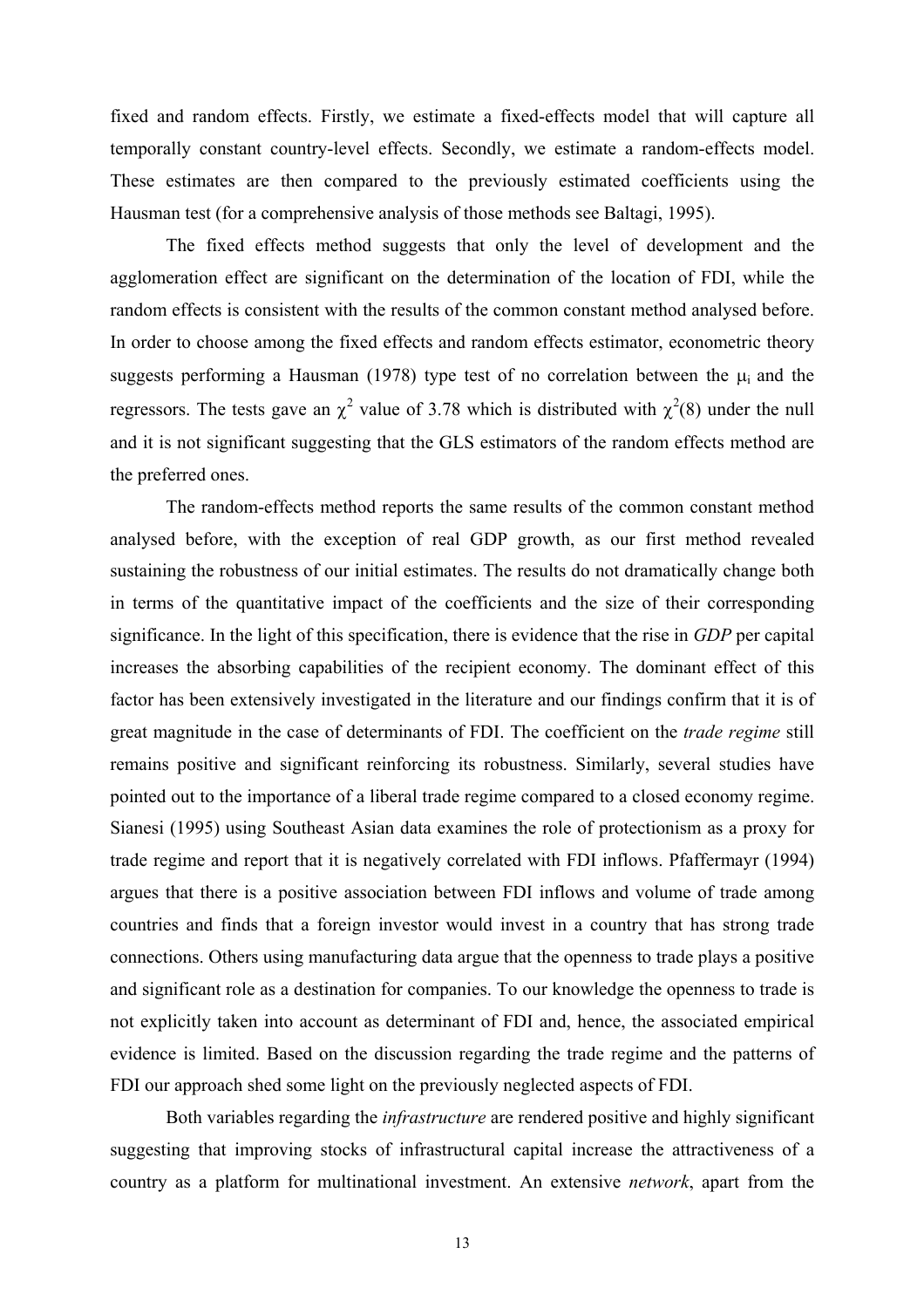blatant consequences in market growth, also signals the quality level of the host country. It is likely that a large-scale improvement of the physical infrastructure would have been facilitated by the Economic Union's regional and financial aid. Since the vast majority of our sample countries are linked to EU, the positive effect of these variables indirectly reflects the crucial effect of Single European Market or other similar programmes of other Integrated Unions on the pattern of FDI. The robustness of the *education variables* serving as proxies for labour quality is still evident. Neither the sign nor the significance of the as proxies or labour quality is abolished revealing the strong effect of a skilled labour force. This effect suggests that a highly educated and trained labour force is likely not only to attract labourintensive investments but also to instigate better performance of the foreign firm and larger labour productivity. Furthermore, since much of the foreign industry is located in hightechnology manufacturing sectors the fraction of skilled labour force becomes crucial for the patterns of FDI inflows. The *governmental expenditures* retain their positive sign yet seem not to exert a significantly positive influence on the FDI inflows. *Budget constraints* and the fact the global economy fluctuated during the period involved in our sample coupled with the mature stage at which our sample countries have arrived may account for the insignificance of this specific variable. Barrell and Pain (1997) argue that tighter domestic *financial conditions* are linked to lower level of foreign investment. Wang and Swain (1995) argue that domestic expenditures exert positive influence but their total impact does not appear robust such as the foreign demand variables such as level of development and size. Finally, the impact of *agglomerations* and its subsequent implications on the attractiveness of a country coupled with the recent shifts to maturing products (information technology, emerging technologies) and a potential for bringing in more R&D activity in the area of new products, remains relatively large and significant. By boosting agglomerations, the previously undertaken FDI is likely to instigate new techniques, process and products stimulating larger inbound foreign investment.

#### **6. Conclusions**

Despite data limitations, the findings regarding the patterns of inbound FDI in OECD countries offer a potential empirical framework. The significant explanatory factors consist of: a more highly *educated and trained workforce*, large-scale investment in the *physical infrastructure*, partly facilitated by the authorities of the corresponding Economic Union in most cases; the *level of development* and *market size* as well as the *openness to trade* and the *spillover effects*. All these factors are expected to enhance the attractiveness of host countries,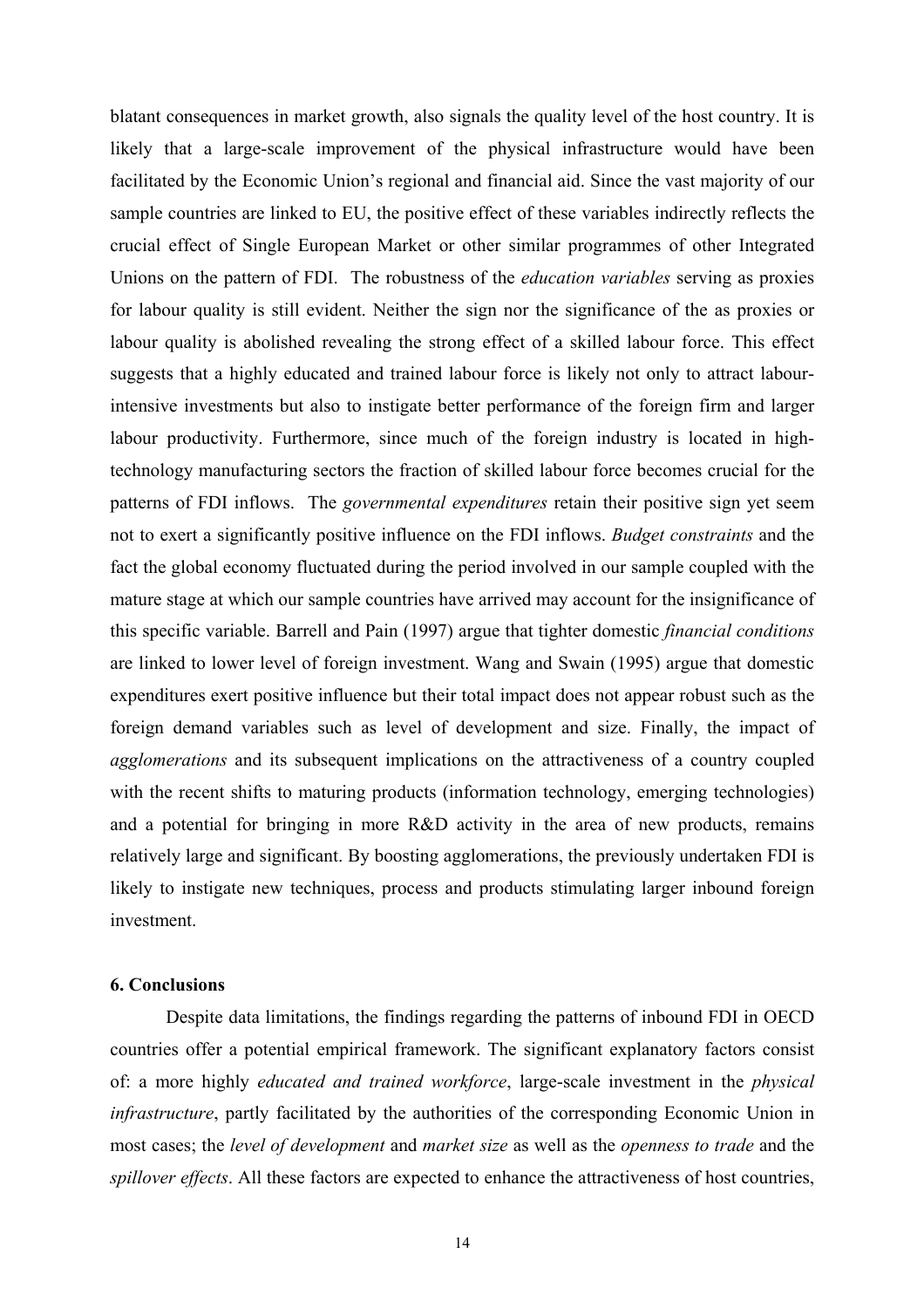representing an additional growth dynamic. Our findings are broadly consistent with the results obtained in the literature on the location of FDI in the US, China and Europe. Adopting a different econometric approach, as far, as the determinants of FDI are concerned and utilising panel data techniques, our main result is that variables such as *human capital* and *trade regime*, as well as, the *density of infrastructure* appear to be robust under the different specifications. In addition, our study confirms the significant role played by the newly emerged factor concerning the *agglomerations* and contributes to the limited empirical evidence on this area. Given this framework an extension towards including variables dealing with *labour costs* and *political factors* will shed more insights into the dynamics of FDI. *New technologies* and trends may arrive through the dissemination of knowledge transmitted by international trade and foreign investment.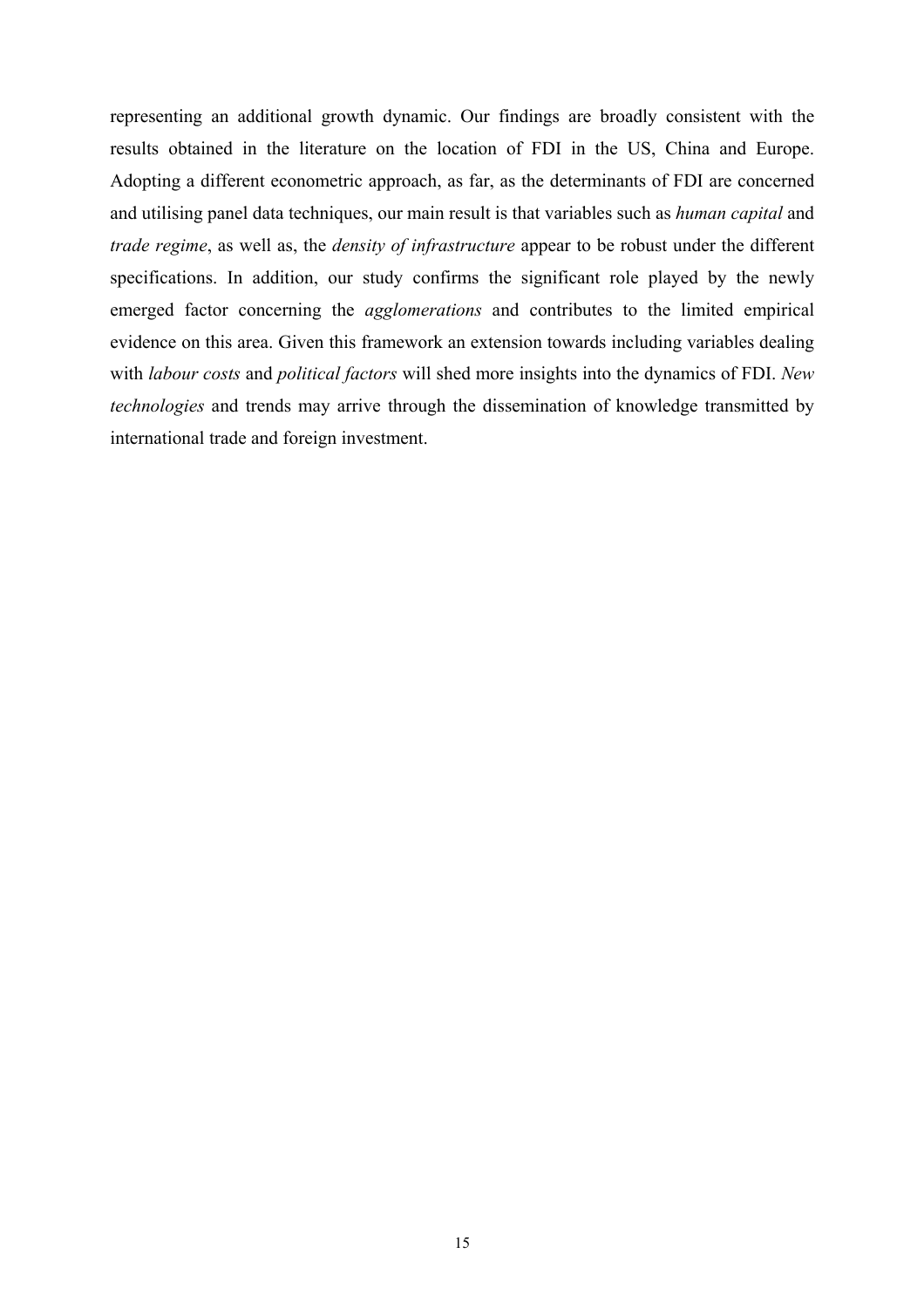#### **REFERENCES**

- Agarwal, J. P., (1980), "Determinants of Foreign Direct Investment", *Weltwirtschaftliches Archiv*, No. 4, 116, pp. 739-73
- Arrowsmith, J., Barrell, R., Pain, N., Young, G., and Wlodek, K. (1997), *Capital Market Liberalisation in Europe*, London, Kogan Page
- Balasubramanyam, V. N., Salisu, M., and Sapsford, S. (1996) "Foreign Direct Investment and Growth in EP and IS Countries", *The Economic Journal,* 106, pp. 92-105
- Baltagi, B., H. (1995), *Econometric Analysis of Panel Data,* Chichester : Wiley
- Bandera , V.N. and White, J.T. (1968), "U.S. Direct Investments and Domestic Markets in Europe", *Economia Internazionale*, Vol. 21, pp 117-133.
- Barnes, I., and Davison, L. (1994), *European Business*, Butterworth Heinenmann, Oxford
- Barrell, R., and Pain, N., (1997), "Foreign Direct Investment, Technological Change and Economic Growth Within Europe", *The Economic Journal* 107, pp. 1770-86

\_\_\_\_\_\_\_\_\_\_\_\_\_\_\_\_\_\_\_\_\_\_ (1998), "Real Exchange Rates, Agglomerations, And Irreversibilities: Macroeconomic Policy and FDI in EMU", *Oxford Review of Economic Policy*, 14, No. 3, pp. 152-167

\_\_\_\_\_\_\_\_\_\_\_\_\_\_\_\_\_\_\_\_\_\_ (1999a), "Real Exchange Rates, Agglomerations, And Irreversibilities: Macroeconomic Policy and FDI in EMU", *Oxford Review of Economic Policy*, 14, No. 3, pp. 152-167

\_\_\_\_\_\_\_\_\_\_\_\_\_\_\_\_\_\_\_\_\_\_ (1999b), "Domestic Institutions, Agglomerations and Foreign Direct Investment in Europe", *European Economic Review,* 43, pp. 925-934

- Barro, R. J., and Sala-i-Martin, X., (1995), *Economic Growth,* McGraw-Hill
- Benhabib, J., and Speigel, M. (1994), "The Role of Human Capital in Economic Development. Evidence from Aggregate and Cross-Country Data", *Journal of Monetary Economics*, 34, pp. 143-73
- Bhagwati, J. N. (1978), "Anatomy and Consequences of Exchange Rates Regimes", *Studies in International Economic Relations*, 1, 10, New York: NBER
- Bhasin, A., Jun, K., and Economou, P. (1994), "Assessing the Sustainability of Foreign Direct Investment Flows", *World Bank*, International Economics Department
- Blomstrom, M., and Kokko, A. (1996), "Multinational Corporations and Spillovers", CEPR Discussion Papers No. 1365
- Braunerhjelm, P., and Svensson, R. (1998), "Agglomeration in the Geographical Location of Swedish MNFs" in P. Braunerhjelm and K. Ekholm (eds), *The Geography of Multinational Firms*, Kluwer Academic Publishers
- Chen, C. (1996), "Regional Determinants of Foreign Direct Investment in Mainland China", *Journal of Economic Studies*, 23, pp. 18-30
- Cheng, L. K., and Kwan, Y. K. (1999), *FDI Stock and its Determinants*. In: Wu, Y. (Ed.), Foreign Direct Investment and Economic Growth in China, Chapter 3. Edward Elgar, Cheltenham, pp. 42-56

(2000), "What Are the Determinants of the Location of FDI? The Chinese Experience", *Journal Of International Economics*, 51, pp. 379-400

- Cheng, L. K., and Zhao, H.(1995), *"Geographical Patterns of Foreign Direct Investment in China: Location, Factor Endowments, and Policy Incentives",* Department of Economics, Hong-Kong University of Science and Technology, February
- Curwen, P. (1997), *Understanding the UK Economy*, fourth ed., Macmillan
- De Mello, L. R., and Sinclair, M. Thea. (1995), "Foreign Direct Investment, Joint Ventures, and Endogenous Growth", Department of Economics, University of Kent, UK, mimeo.
- De Mello, L. R. (1997), "Foreign Direct Investment in Developing Countries and Growth: A Selectivity Survey", University of Kent, Working Papers Series, UK, pp. 1-46.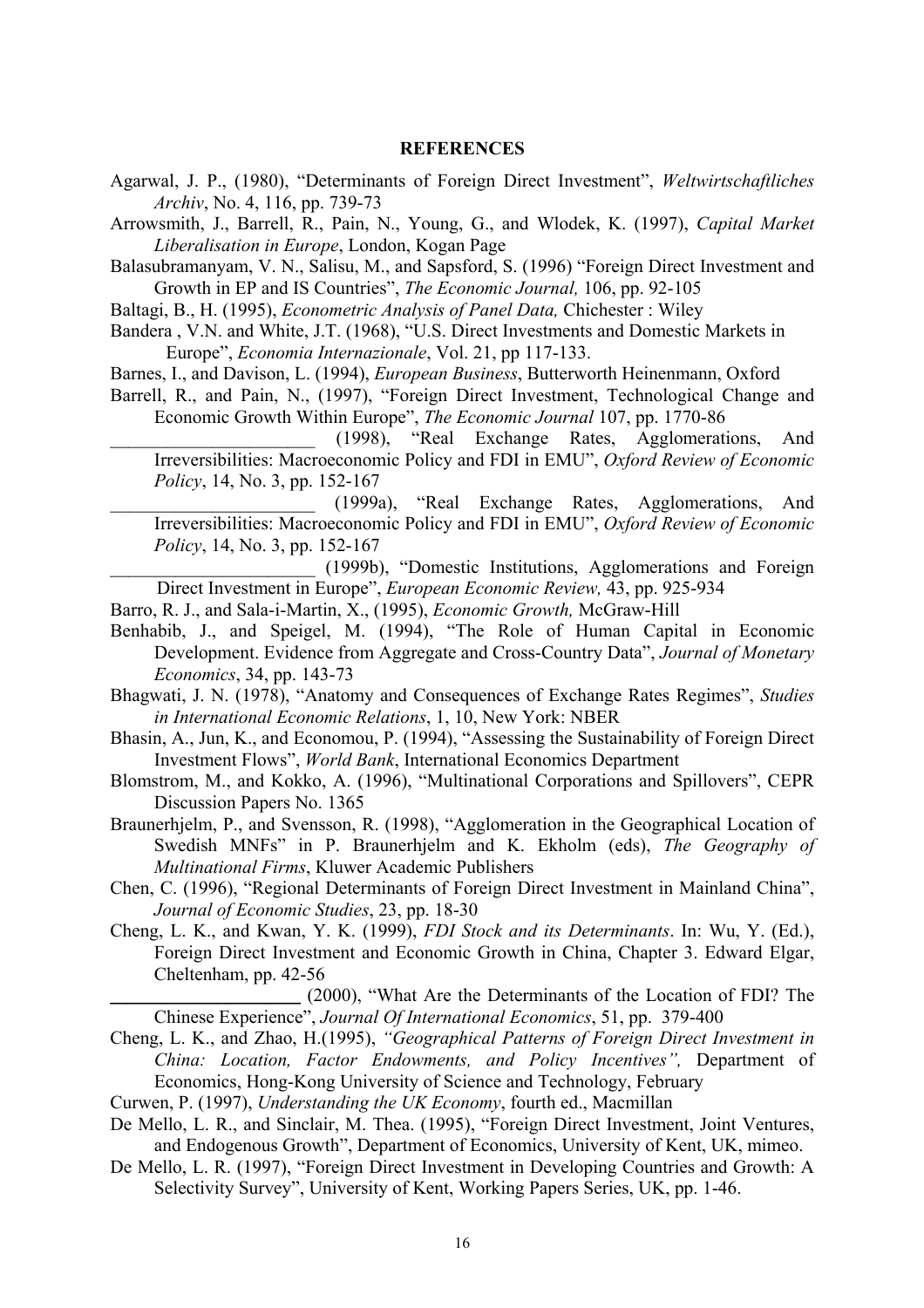- De Menil, G. (1999), "Real Capital Market Integration in the EU: How Far Has It Gone? What Will the Effect of the Euro Be?*", Economic Policy*, 0, 28, pp. 165-89
- EAG (1996), *The Development of Foreign Direct Investment Flows in the EU Due to the Internal Market Programme*, European Commission
- Ethier, W. (1986), "The Multinational Firm", *Quarterly Journal of Economics,* 101, pp. 805- 33
- Feenstra, R. C., and Markusen, J. R. (1994), "Accounting for Growth with New Inputs", *International Economic Review,* 35, pp. 429-47
- Goldberg, B.A. (1972), "Determinants of U.S. Direct Investment in the EEC: Comment", *American Economic Review*, Vol. 62, pp. 692-699
- Girma S. and Wakelin K. (2002) "Are there Regional Spillovers from FDI in the UK?" in Greenaway D.; R. Upward and K. Wakelin *(eds) Trade, Investment, Migration and Labour Market Adjustment*, Chapter 10, pp172-186, International Economic Association, Palgrave Macmillan.
- Guntlach, E. (1995), "The Role of Human Capital in Economic Growth: New Results and Alternative Interpretations", *Weltwirtschaftliches Archiv*, 131, pp. 383-402
- Hausman, Jerry A, (1978), "Specification Tests in Econometrics", *Econometrica*, Vol. 46 (6) pp. 1251-71.
- Head, C. K., Ries, J. C., and Swenson, D. L. (1995), "Agglomeration Benefits and Locational Choice: Evidence from Japanese Manufacturing Investments in the United States", *Journal of International Economics*, 10, pp. 92-116
	- **\_\_\_\_\_\_\_\_\_\_\_\_\_\_\_\_\_\_\_\_\_\_** (1996), "Inter-city Competition for Foreign Investment: Static and Dynamic Effects of China's Incentive Areas", *Journal of Urban Economics*, 40, pp. 38- 60
- Hymer, S.H. (1976), *"The International Operations of National Firms: a Study Direct Foreign Investment"*, Campridge, MA MIT Press.
- Jeon, Y.D. (1992), "The Determinants of Korean Foreign Direct Investment in Manufacturing Industries", *Weltwirtschaftliches Archv*, Vol. 128, pp. 527-541.
- Krugman, P. R. (1979), "A Model for Innovation, Technology, Transfer and the World Distribution of Income", *Journal of Political Economy,* 87, pp. 253-63

\_\_\_\_\_\_\_\_\_\_\_\_\_\_\_\_\_\_\_\_\_\_ (1991), "Geography and Trade", Cambridge, MA, MIT Press Krugman, P. R., and Venables, A. J. (1995), "Globalisation and the Inequality of Nations", *Quarterly Journal of Economics,* 110, pp. 857-80

- Mainardi, S. (1992), "Foreign Direct Investment in Latin America and Southeast Asia: Relevance of Macroeconomic and Policy-Related Factors", *Giornale delgi Economisti*, No. 5-8, 51 (NS), pp. 259-79
- Miner, C., and Pentecost, E. (1996), "Locational Advantage and US Foreign Direct Investment in the UK", *Applied Economics*, 28, pp. 605-15
- Morrissey, O., and Rai, Y. (1995), "The GATT Agreement on Trade-Related Investment and Their Relationship with Transactional Corporations", *Journal of Development Studies*, 31, pp. 702-24
- Mundell, R. A. (1957), "International Trade and Factor Mobility", *American Economic Review*, 47, pp. 321-35
- Pain, N. (1997), "Continental Drift: European Integration and the Location of UK Foreign Direct Investment", *The Manchester School Supplement*, 65, pp. 94-117
- Pain, N., and Lansbury, M. (1997), "Regional Economic Integration and Foreign Direct Investment: The Case of German Investment in Europe", *National Institute Economic Review,* No. 160, pp. 87-99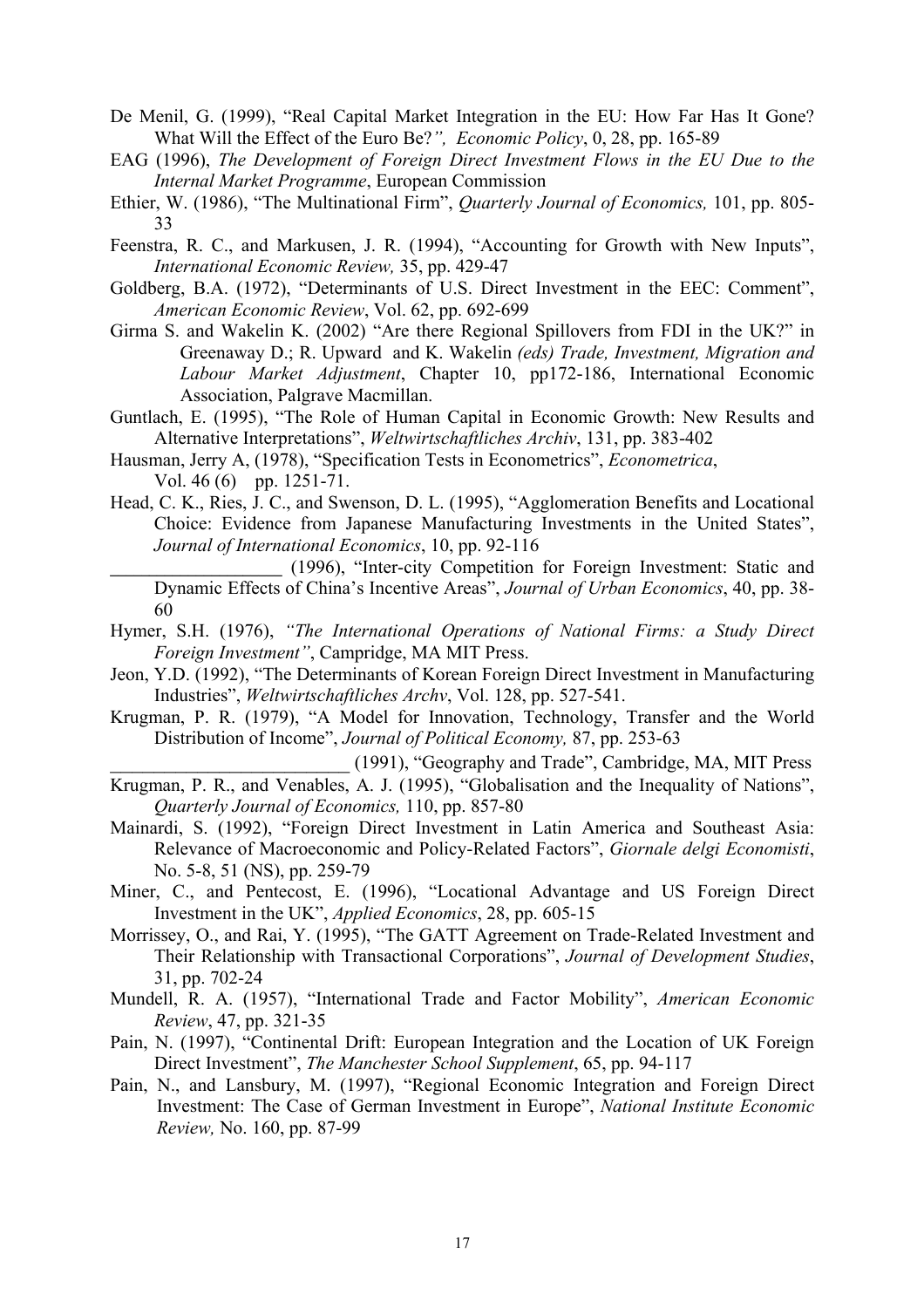- Pain, N., and Young, G. (1996), "Tax Competition and the Pattern of European Foreign Investment", Prepared for the *Institute of Fiscal Studies* Conference on *Public Policy and The Location of Economic Activity*, November London
- Petrochilos, G.A. (1989), *"Foreign Direct Investment and the Development Process: The Case of Greece"*, Anebury, Cower Publishing Company Ltd
- Pfaffermayr, M. (1994), "Foreign Direct Investment and Exports: A Time Series Approach", *Applied Economics*, 26, pp. 337-51
- Raines, P., and Brown, R. (1999), *Policy Competition and Foreign Direct Investment in Europe*, Ashagate Publishing Aldershot, England
- Romer, P. M. (1990), "Endogenous Technological Change", *Journal of Political Economy*, 98, pp S71-S102
	- **\_\_\_\_\_\_\_\_\_\_\_\_\_\_\_\_\_\_\_\_\_\_**, (1993) "Idea Gaps and Object Gaps in Economic Development", *Journal of Monetary Economics*, 32, pp 543-73
- Sianesi, B., (1995), "Macroeconomic Determinants Of Japanese Foreign Direct Investment in Southeast Asia", *Rivista Internazionale di Scienze Economiche e Commerciali*, 42, No. 12, pp. 1003-24
- Solow, R.M.(1956), "A contribution to the Theory of Economic Growth", *Quarterly Journal of Economics*, 65-94
- United Nations, (2002), "World Investment Report 2002, Transnational Corporations and Export Competitiveness", UNCTAD
- Venables, A. J. (1996a), "Equilibrium Locations of Vertically Linked Industries", *International Economic Review*, 37, pp. 341-59
- Wang, J., Y. (1990), "Growth Technology Transfer and the Long-run Theory of International Capital movements", *Journal of International Economics*, 29, pp. 255-71
- Wang, Z., Q., and Swain, N., J. (1995), "The Determinants of Foreign Direct Investment in Transforming Economies: Evidence from Hungary and China", *Weltwirtschaftliches Archiv*, 131, pp. 359-82
- Wheeler, D., and Mody, A. (1992), "International Investment Location Decisions: The Case of US Firms", Journal of International Economics, 33, pp. 57-76